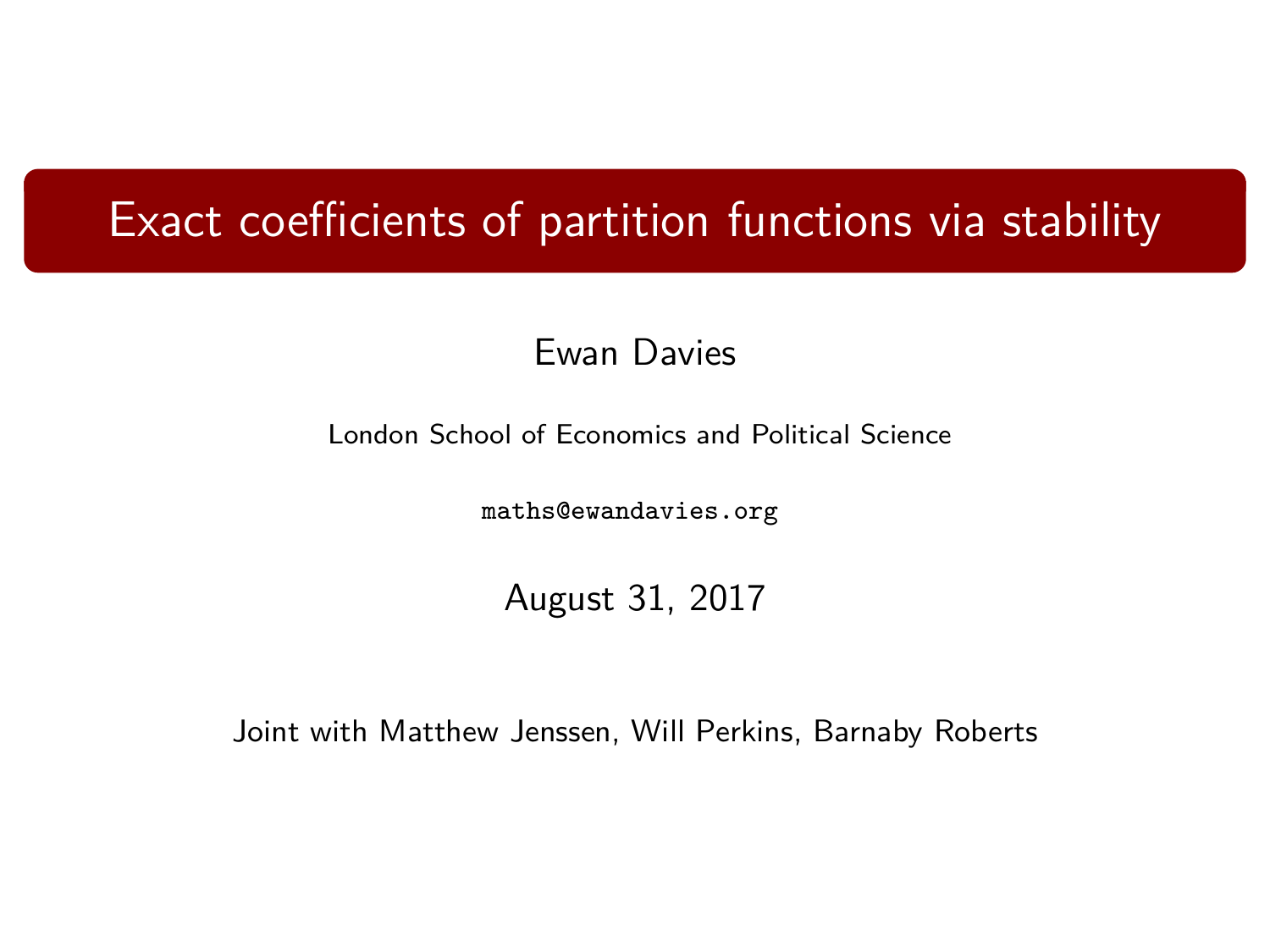• Polynomials which encode information about probabilistic models from statistical physics.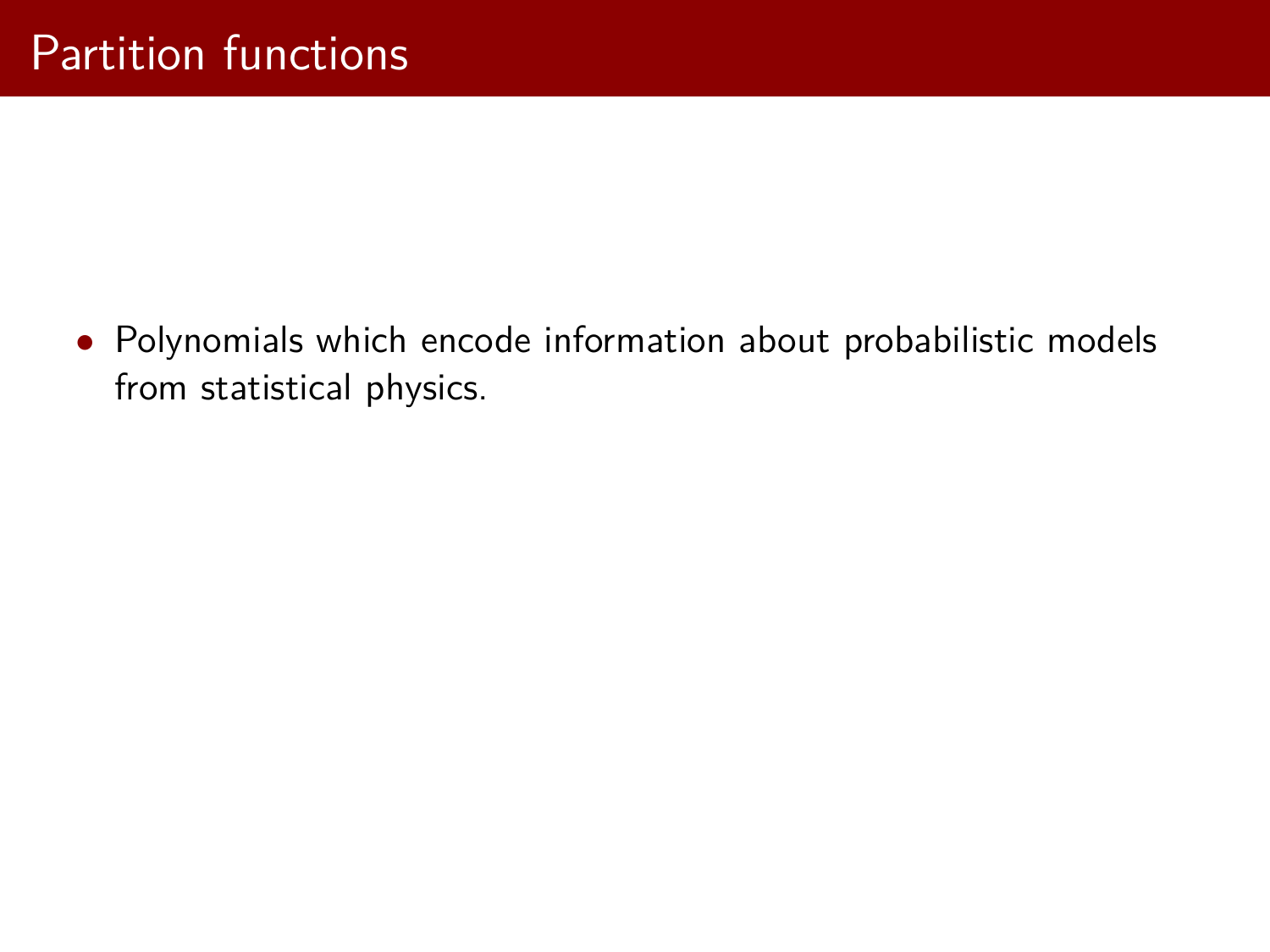- Polynomials which encode information about probabilistic models from statistical physics.
- Arise in combinatorics as graph polynomials.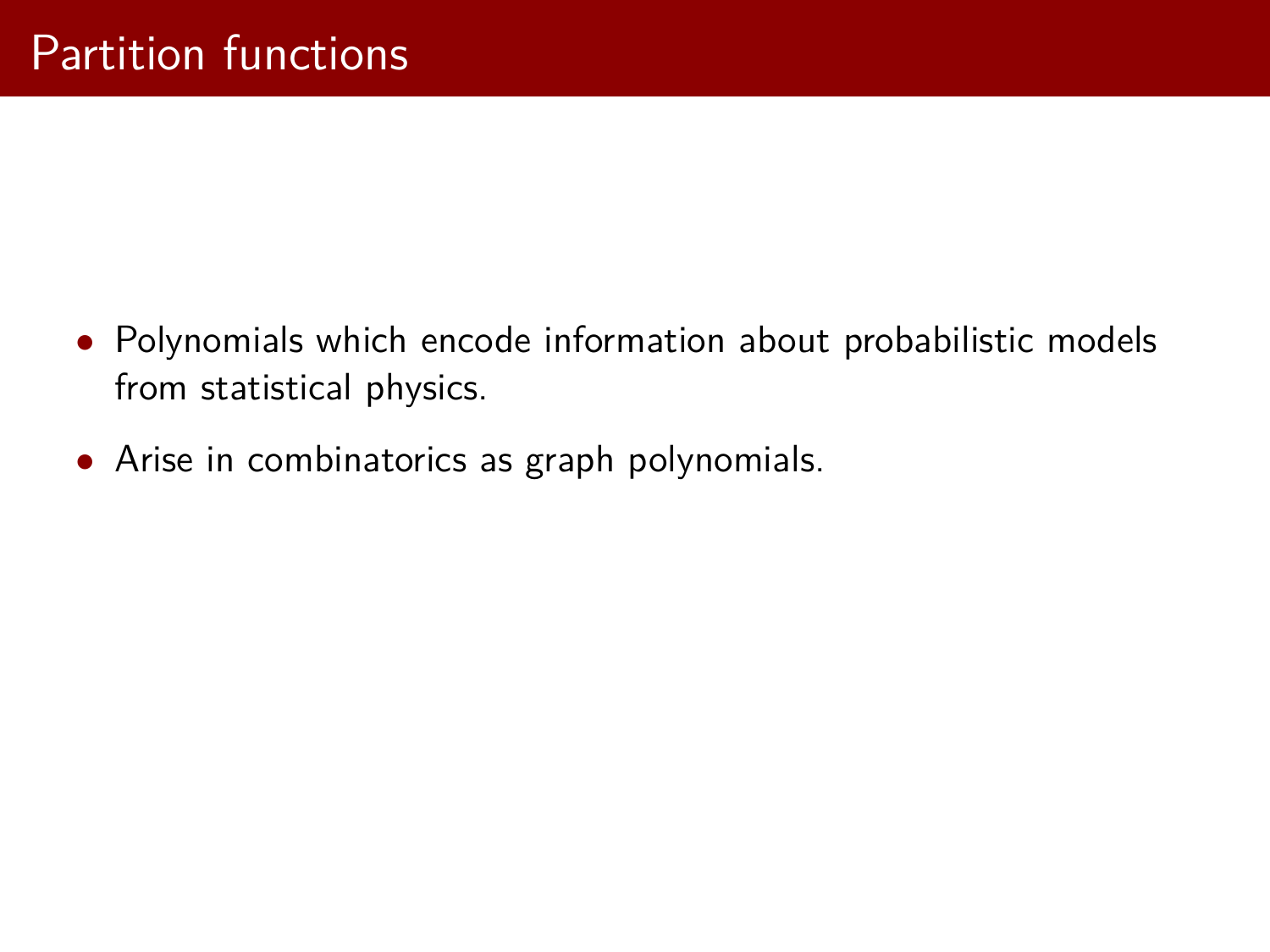- Polynomials which encode information about probabilistic models from statistical physics.
- Arise in combinatorics as graph polynomials.
- Main example: matchings in regular graphs.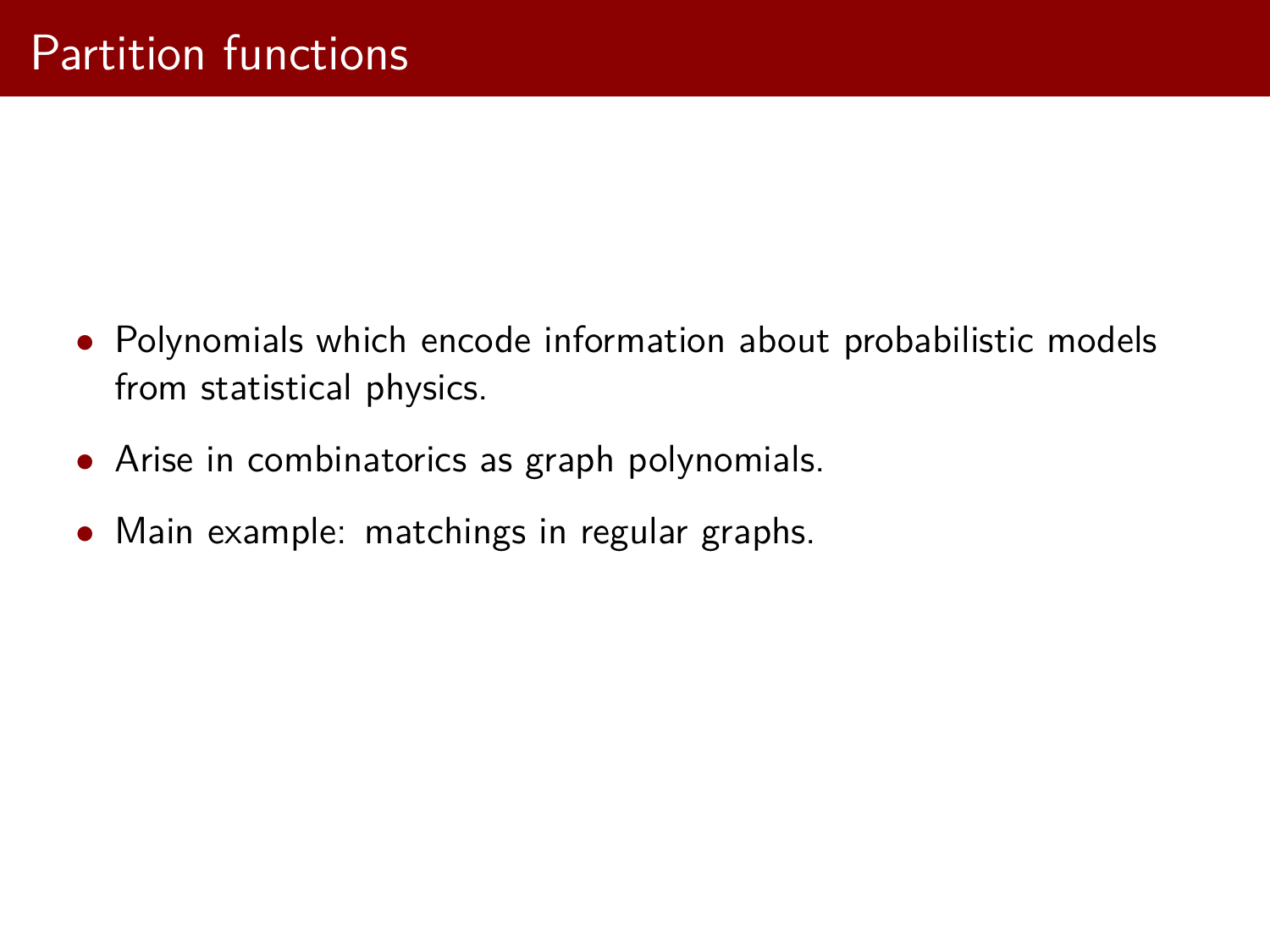- Polynomials which encode information about probabilistic models from statistical physics.
- Arise in combinatorics as graph polynomials.
- Main example: matchings in regular graphs.
- Other examples: independent sets and colourings in regular graphs, triangle-free graphs, etc.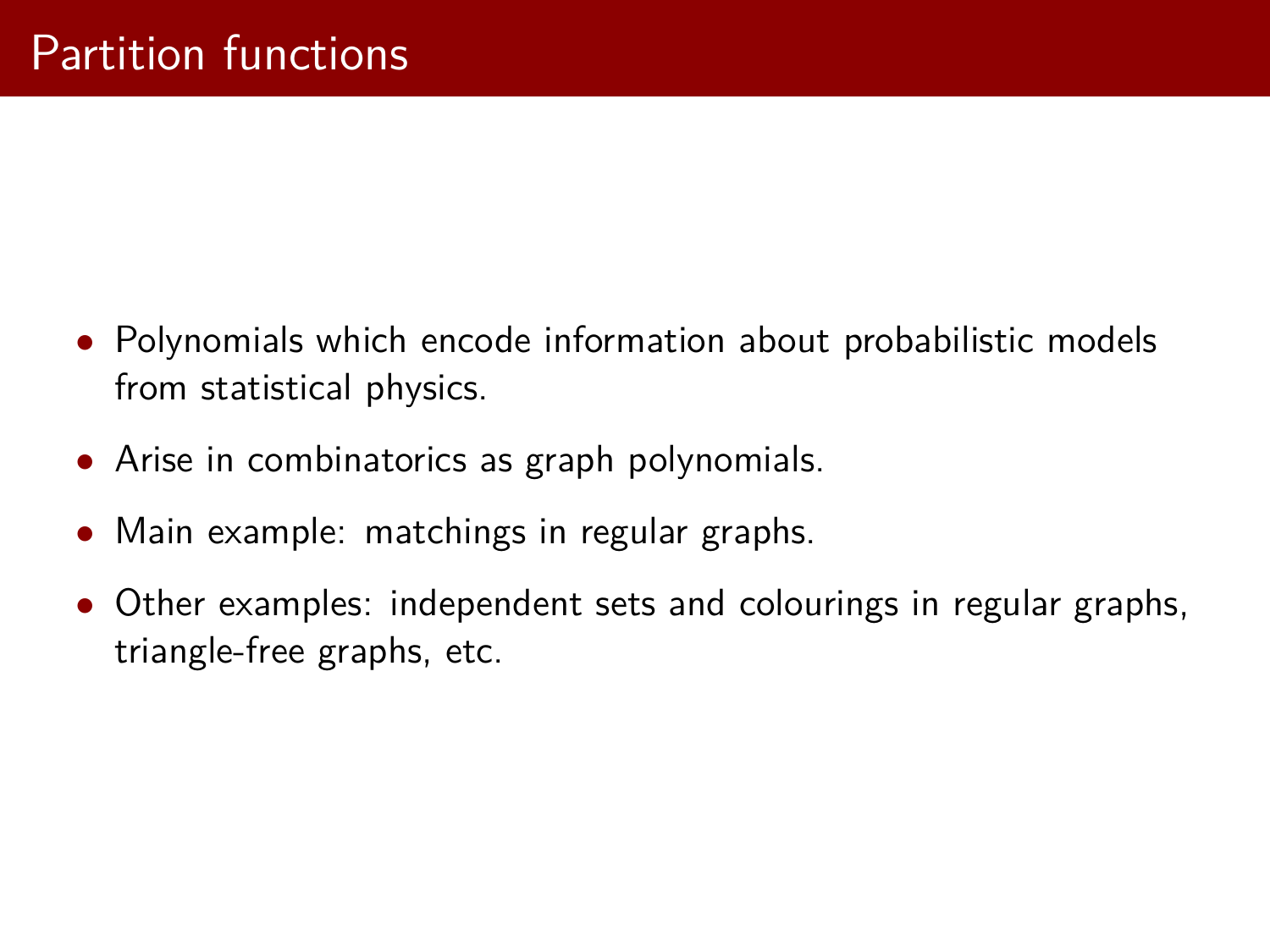• The monomer-dimer model on a graph G at fugacity *λ >* 0 is the probability distribution on matchings such that

$$
\mathbb{P}(M) = \frac{\lambda^{|M|}}{Z_G(\lambda)}
$$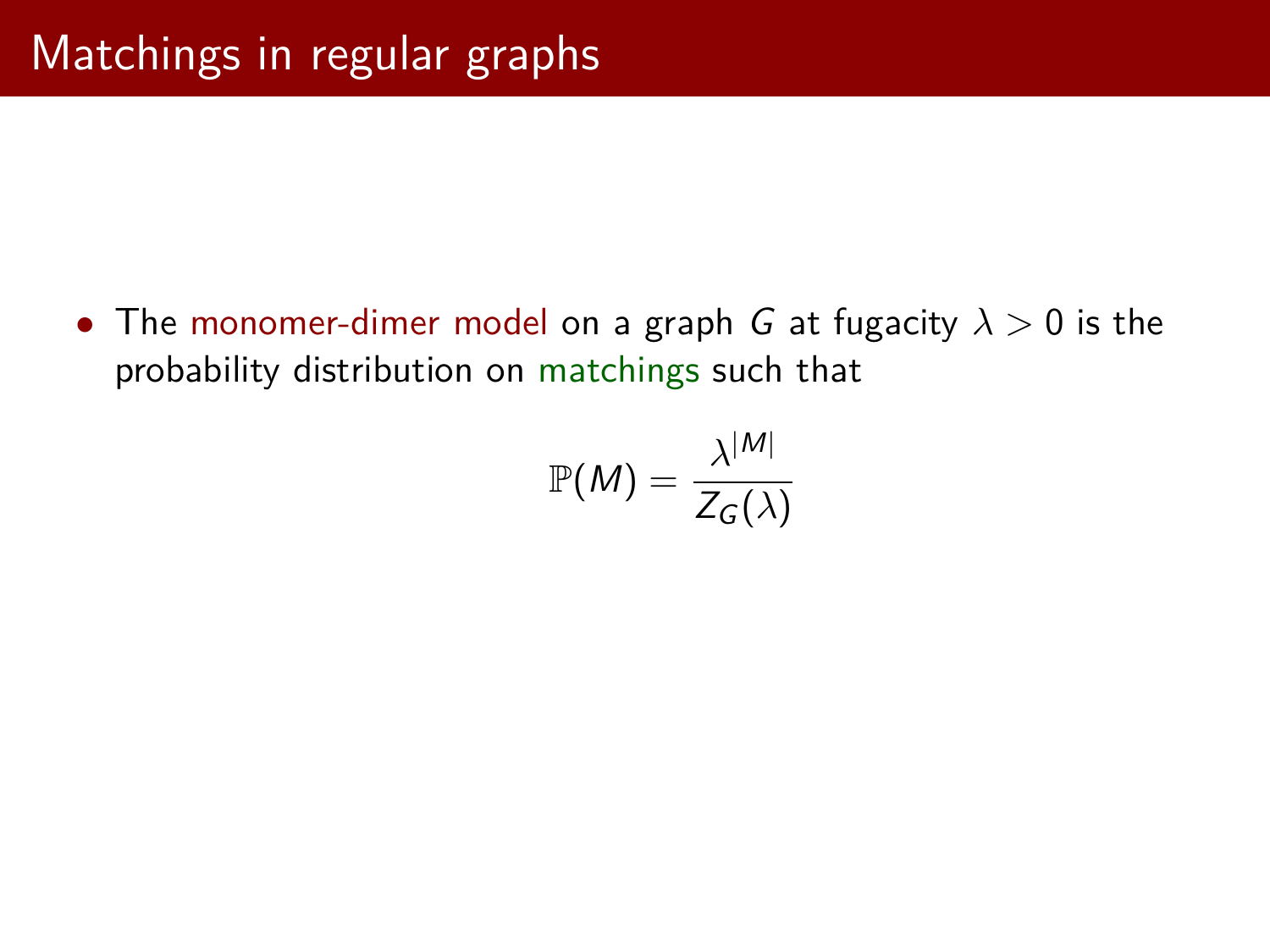• The monomer-dimer model on a graph G at fugacity *λ >* 0 is the probability distribution on matchings such that

$$
\mathbb{P}(M) = \frac{\lambda^{|M|}}{Z_G(\lambda)}
$$

• The function  $Z_G(\lambda) = \sum_M \lambda^{|M|}$  is the partition function.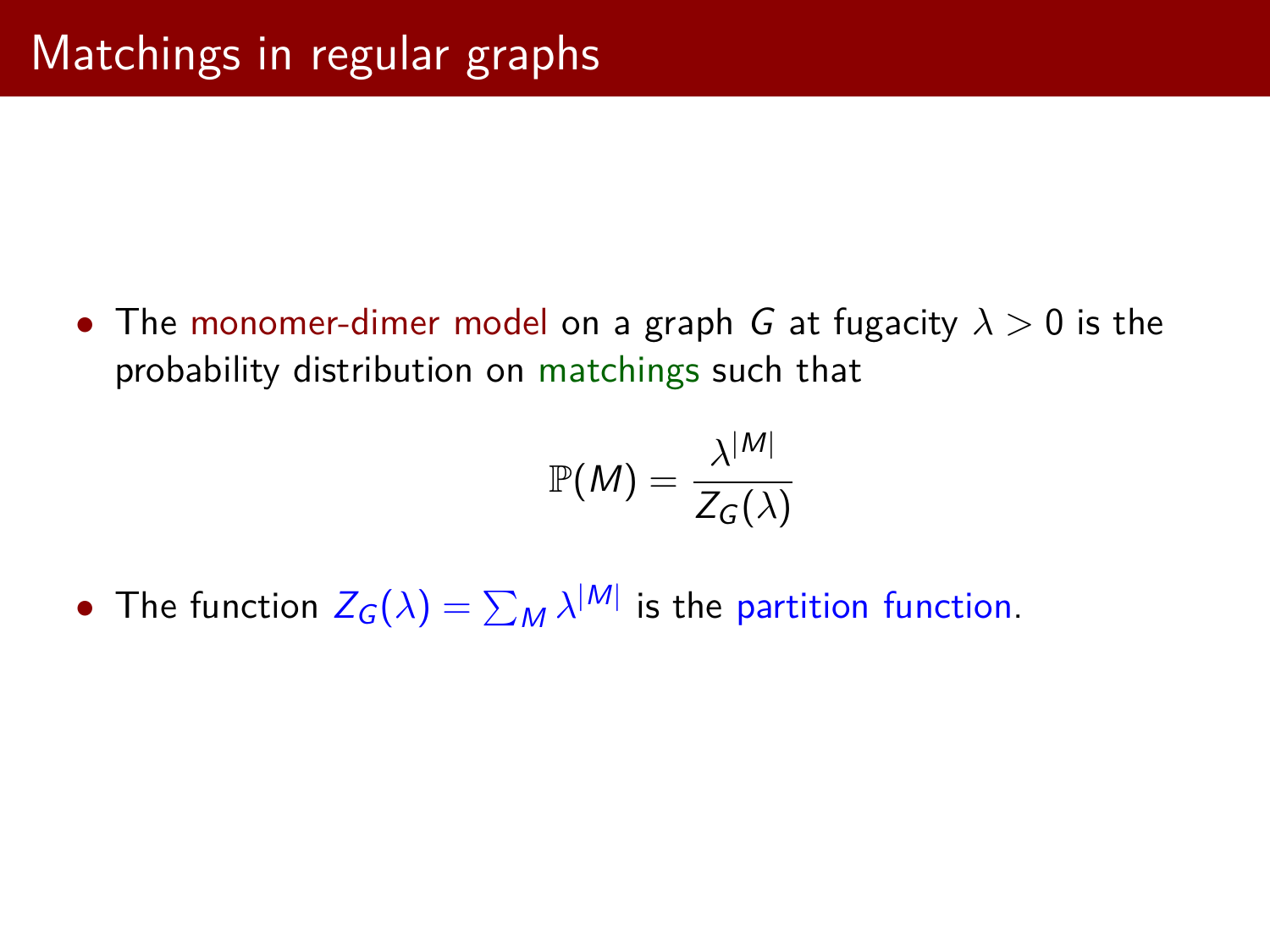• The monomer-dimer model on a graph G at fugacity *λ >* 0 is the probability distribution on matchings such that

$$
\mathbb{P}(M) = \frac{\lambda^{|M|}}{Z_G(\lambda)}
$$

- The function  $Z_G(\lambda) = \sum_M \lambda^{|M|}$  is the partition function.
- The same idea can be used for independent sets, colourings, etc.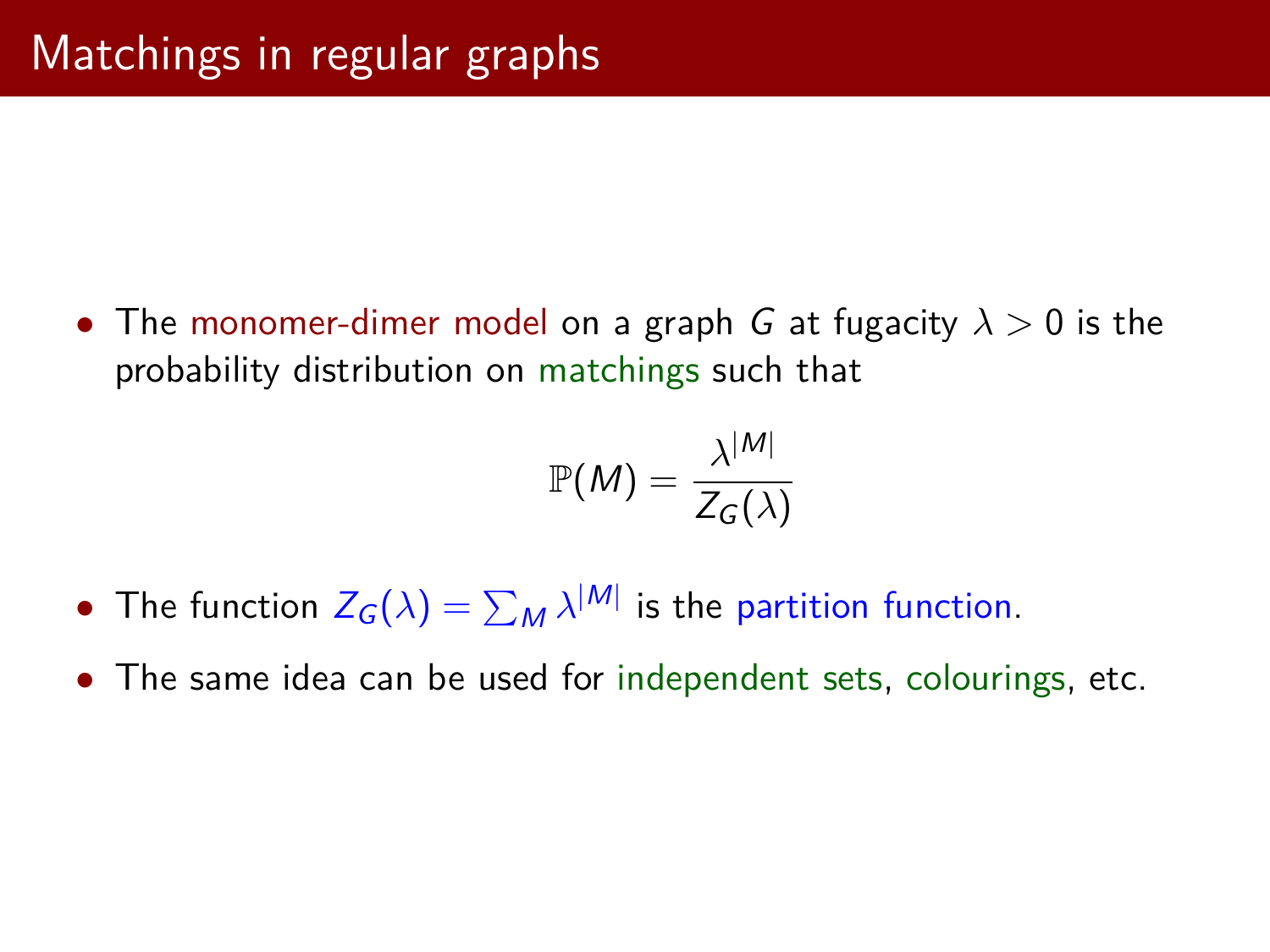### Properties of the partition function

$$
Z_G(\lambda) = \sum_{M} \lambda^{|M|} = \sum_{k \geq 0} m_k(G) \lambda^k
$$

• The coefficient  $m_k(G)$  is the number of matchings of size k in G.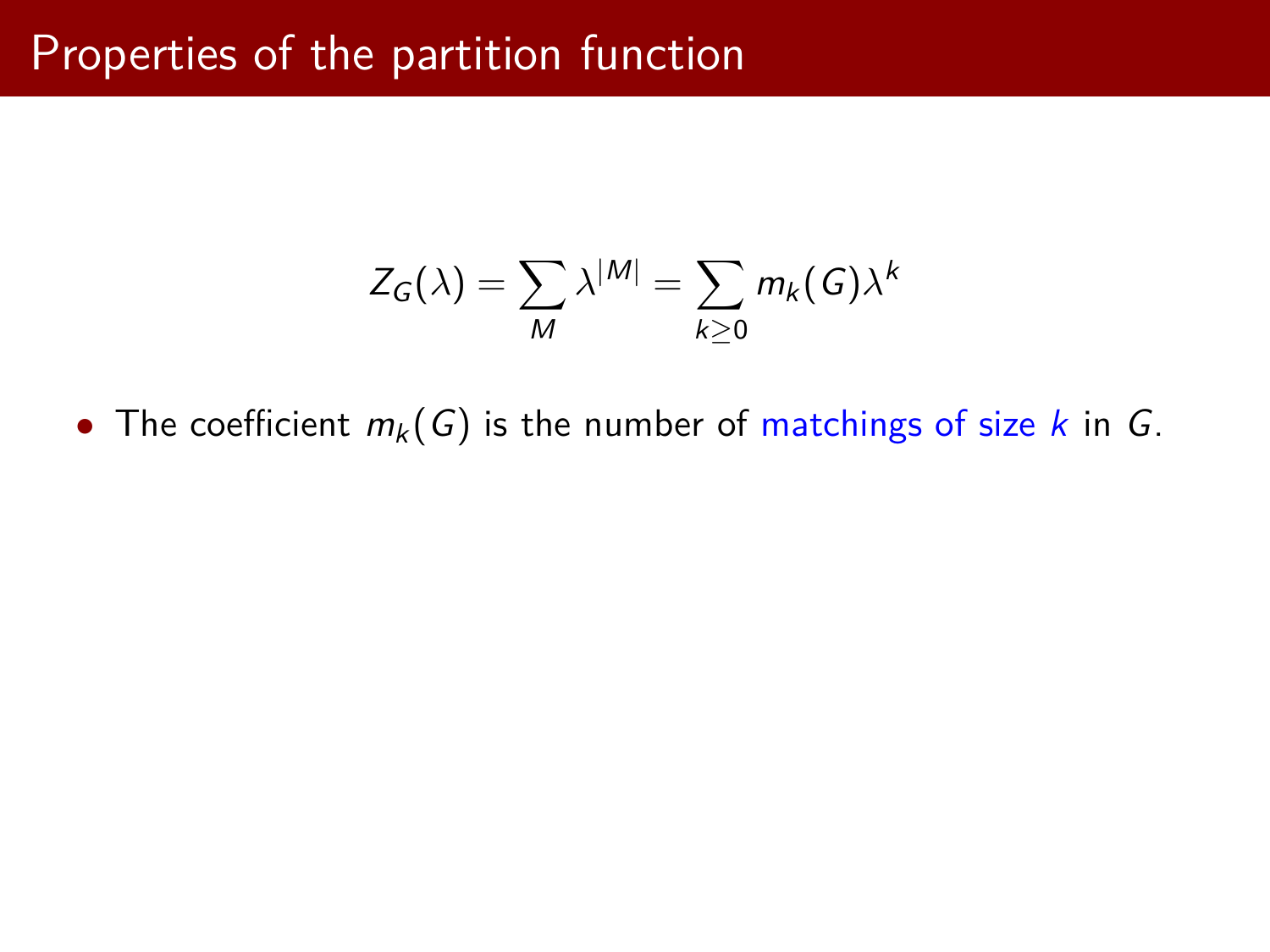### Properties of the partition function

$$
Z_G(\lambda) = \sum_{M} \lambda^{|M|} = \sum_{k \geq 0} m_k(G) \lambda^k
$$

- The coefficient  $m_k(G)$  is the number of matchings of size k in G.
- For  $\lambda = 1$  the partition function counts matchings.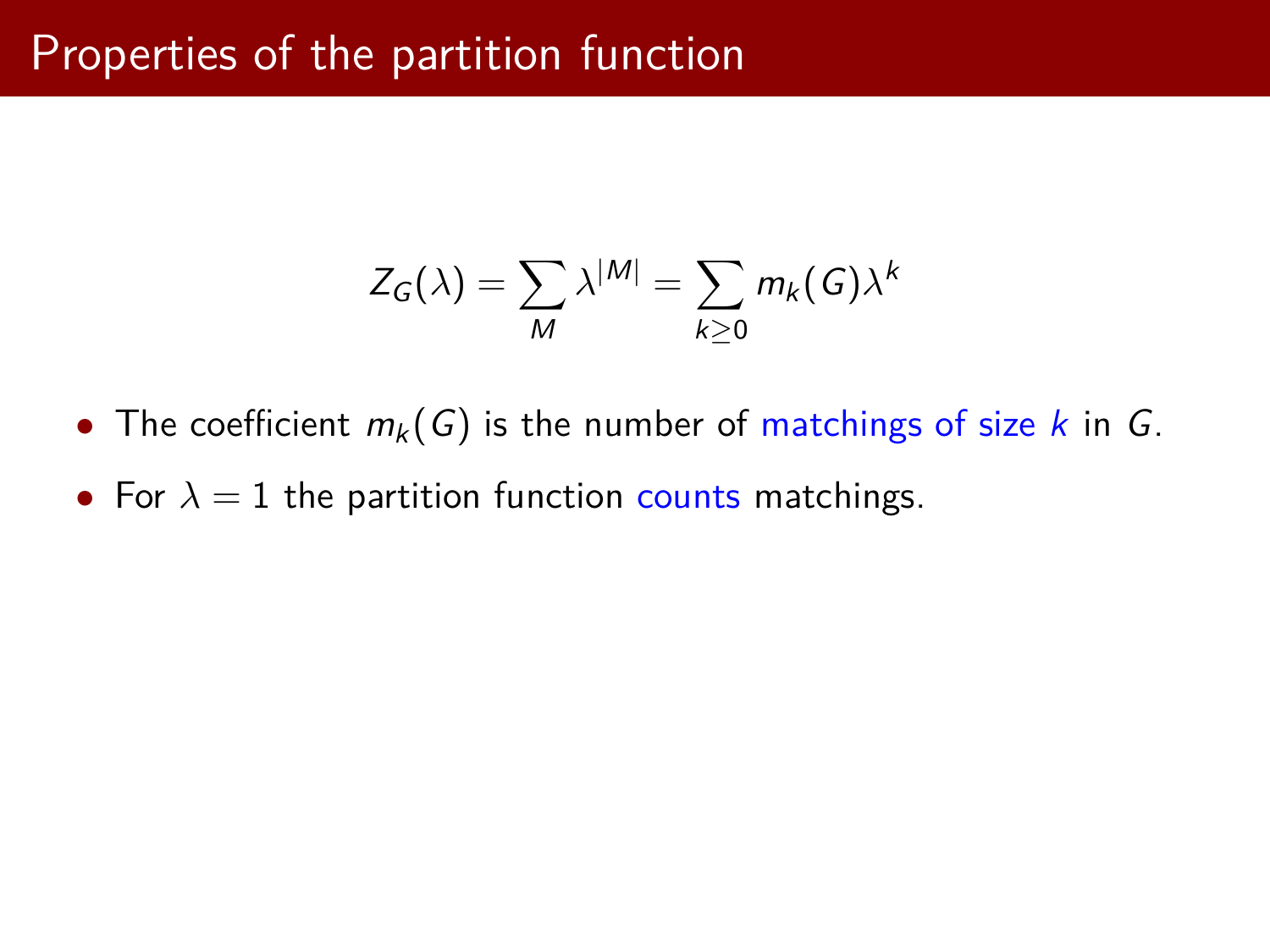### Properties of the partition function

$$
Z_G(\lambda) = \sum_{M} \lambda^{|M|} = \sum_{k \geq 0} m_k(G) \lambda^k
$$

- The coefficient  $m_k(G)$  is the number of matchings of size k in G.
- For  $\lambda = 1$  the partition function counts matchings.
- The average size of a matching **M** from the monomer-dimer model is

$$
\mathbb{E}|\mathbf{M}| = \frac{\sum_{M} |M|\lambda^{|M|}}{Z_G(\lambda)} = \frac{\lambda Z'_G(\lambda)}{Z_G(\lambda)} = \lambda \frac{\partial}{\partial \lambda} \log Z_G(\lambda).
$$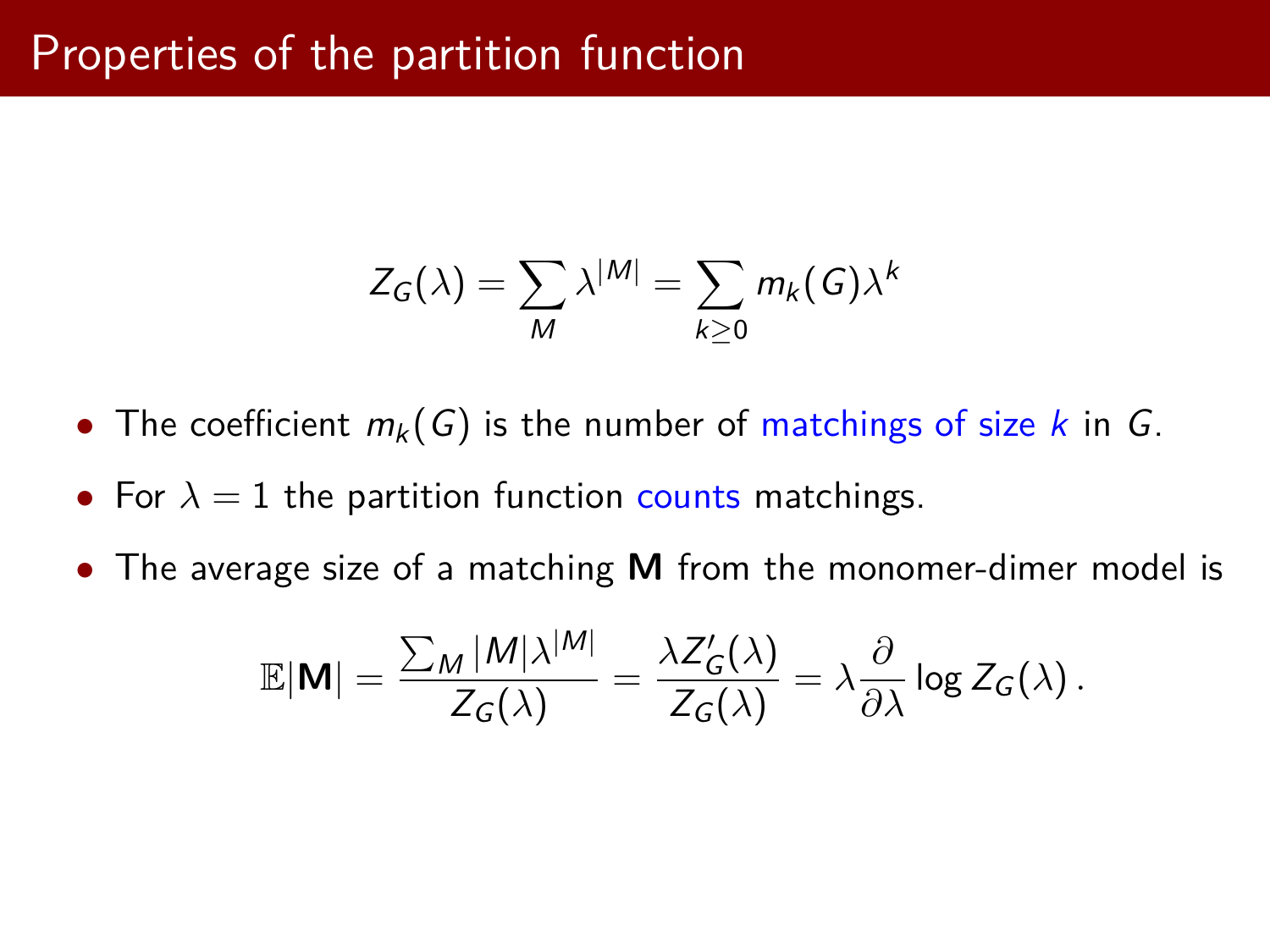Consider the family of  $d$ -regular graphs and let  $H_{d,n}$  be the disjoint union of  $n/2d$  copies of  $K_{d,d}$ .

• In previous work we showed that for all  $\lambda > 0$ ,  $H_{d,n}$  maximises the partition function over *n*-vertex, *d*-regular graphs.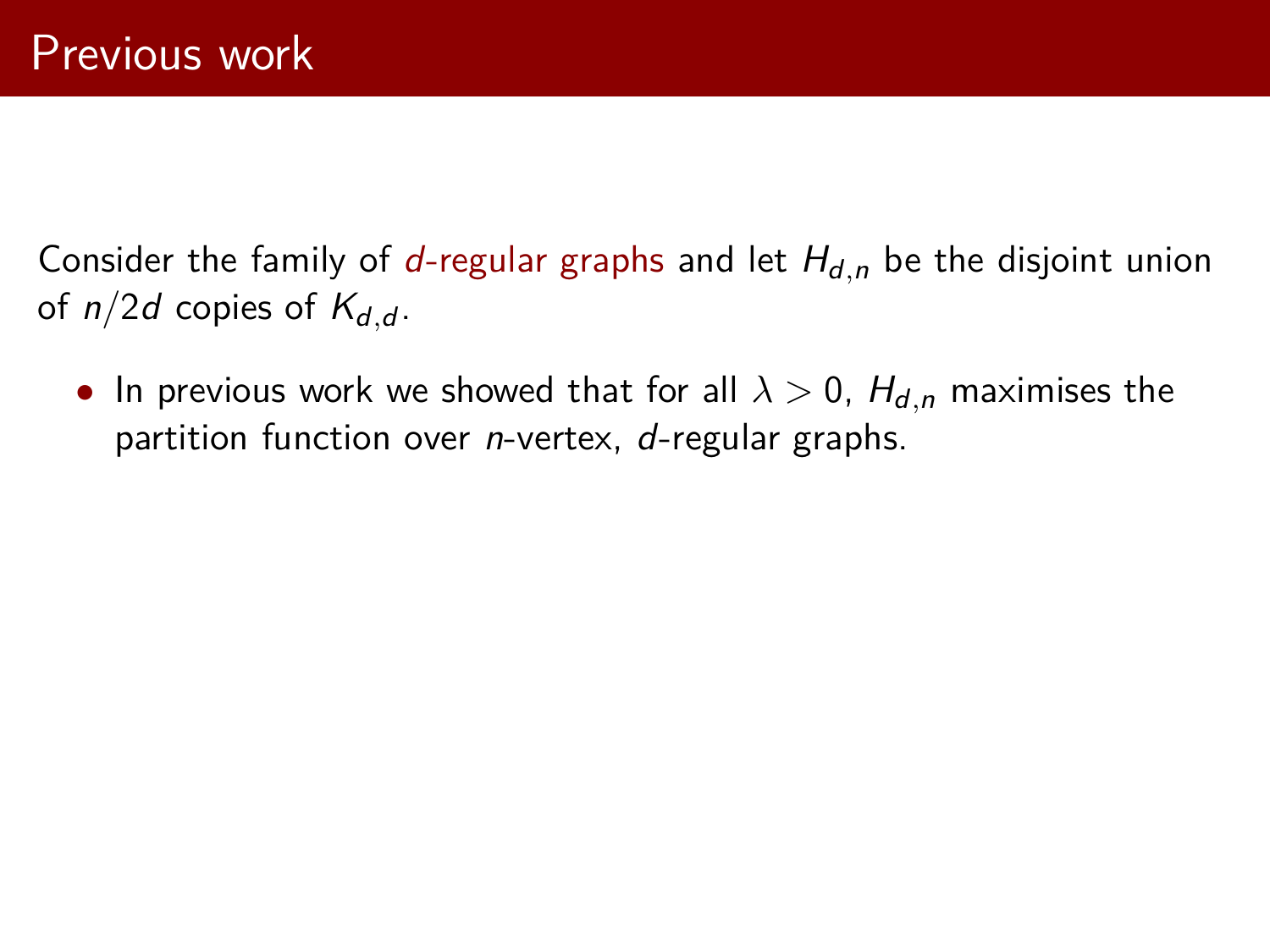Consider the family of d-regular graphs and let  $H_{d,n}$  be the disjoint union of  $n/2d$  copies of  $K_{d,d}$ .

- In previous work we showed that for all  $\lambda > 0$ ,  $H_{d,n}$  maximises the partition function over *n*-vertex, *d*-regular graphs.
- In fact, we showed that  $H_{d,n}$  maximises

$$
\frac{1}{|E(G)|}\mathbb{E}|\mathbf{M}| = \frac{\lambda}{|E(G)|}\frac{\partial}{\partial \lambda}\log Z_G(\lambda)
$$

over all d-regular graphs.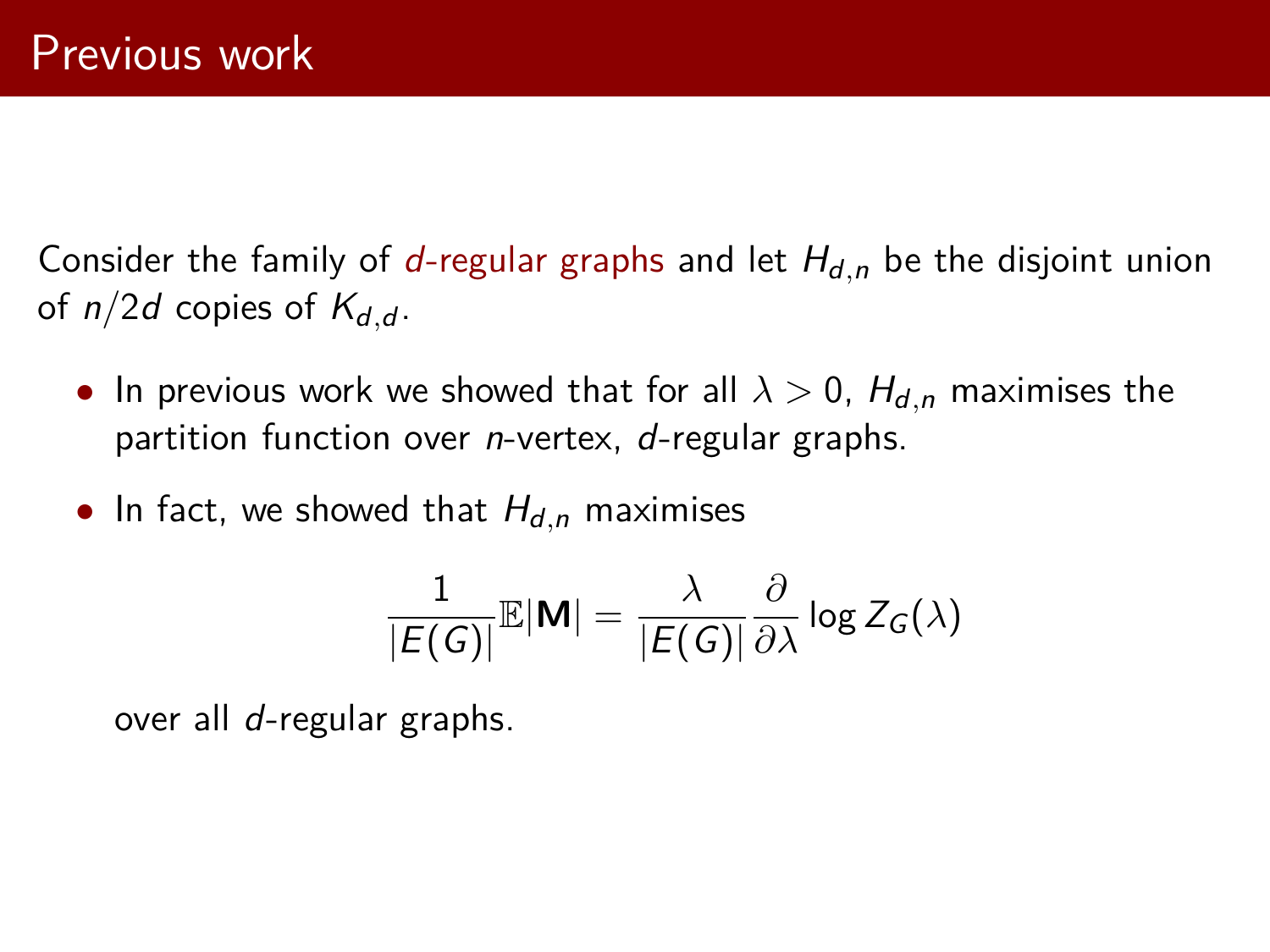We consider two strengthening of these previous results:

<span id="page-13-1"></span><span id="page-13-0"></span>1 Could  $H_{d,n}$  maximise each individual coefficient of  $Z_G(\lambda)$ ? This is the upper matching conjecture.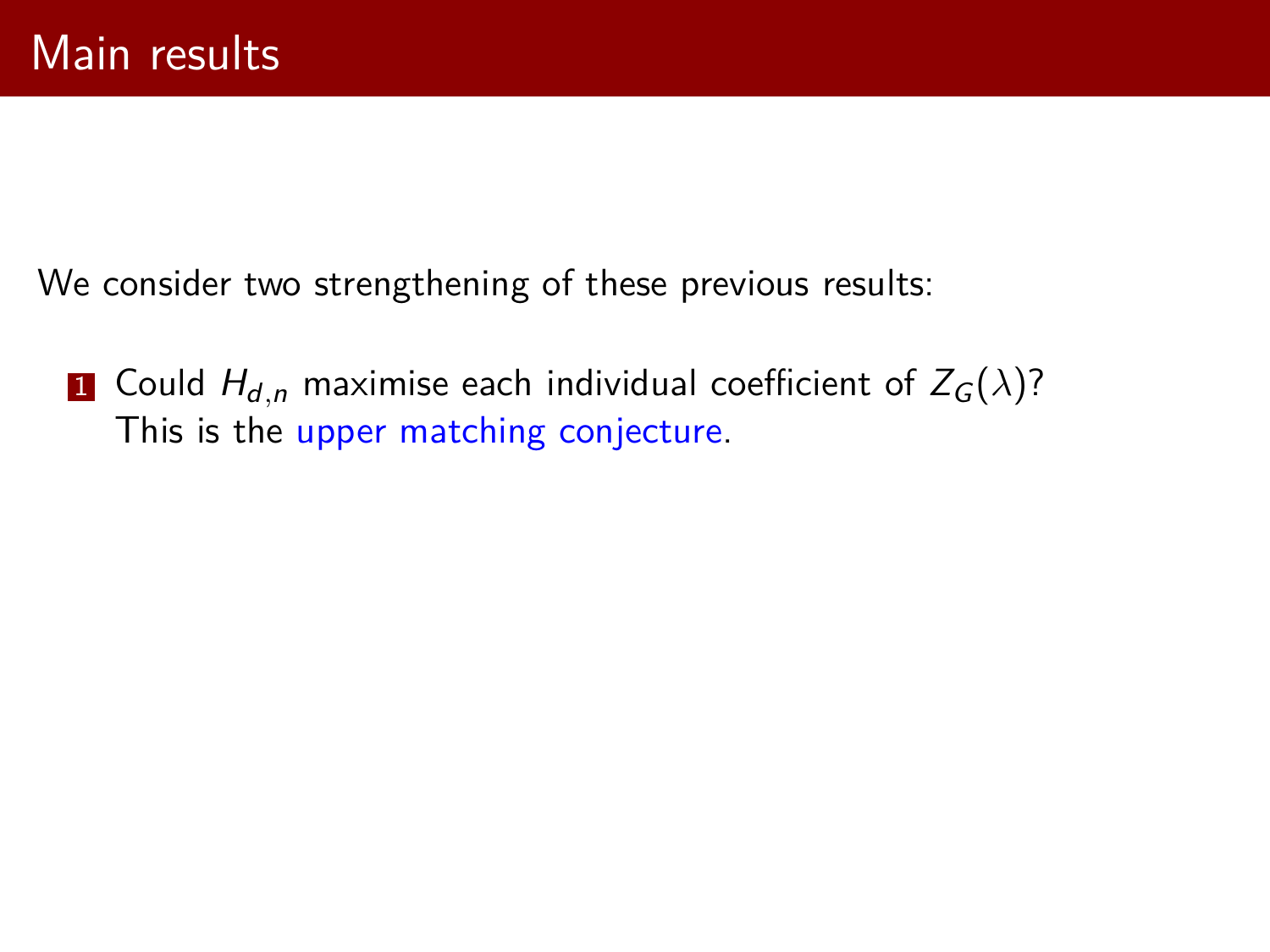We consider two strengthening of these previous results:

- 1 Could  $H_{d,n}$  maximise each individual coefficient of  $Z_G(\lambda)$ ? This is the upper matching conjecture.
- 2 If G contains no copy of  $K_{d,d}$ , should  $Z_G(\lambda)$  be significantly smaller than  $Z_{H_{d,n}}(\lambda)$ ? This is a question of stability.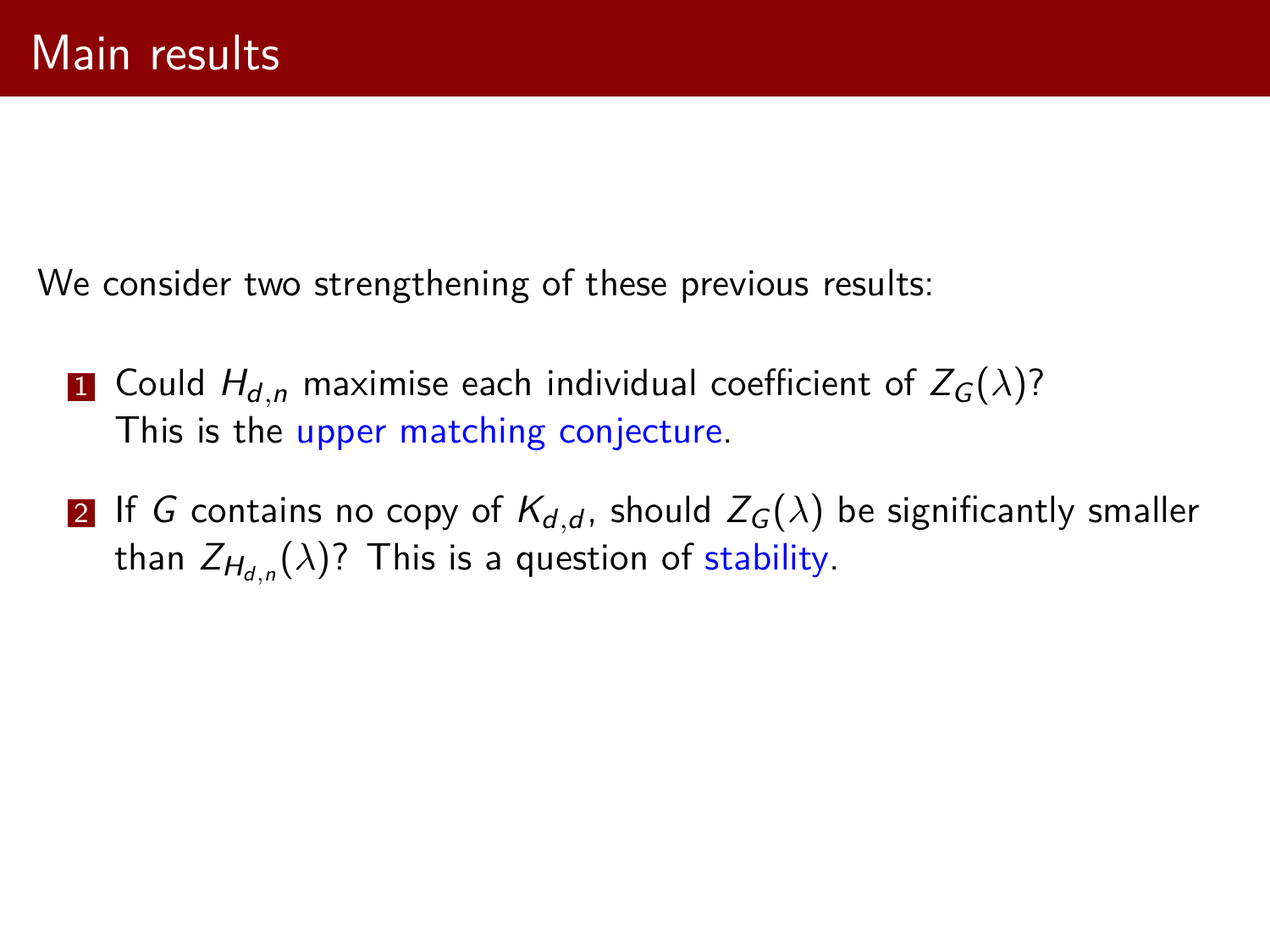We consider two strengthening of these previous results:

- 1 Could  $H_{d,n}$  maximise each individual coefficient of  $Z_G(\lambda)$ ? This is the upper matching conjecture.
- 2 If G contains no copy of  $K_{d,d}$ , should  $Z_G(\lambda)$  be significantly smaller than  $Z_{H_{d,n}}(\lambda)$ ? This is a question of stability.

We prove in a general way that a strong form of  $\overline{2}$  $\overline{2}$  $\overline{2}$  holds, and that from such a result.  $\blacksquare$  follows for a wide range of parameters.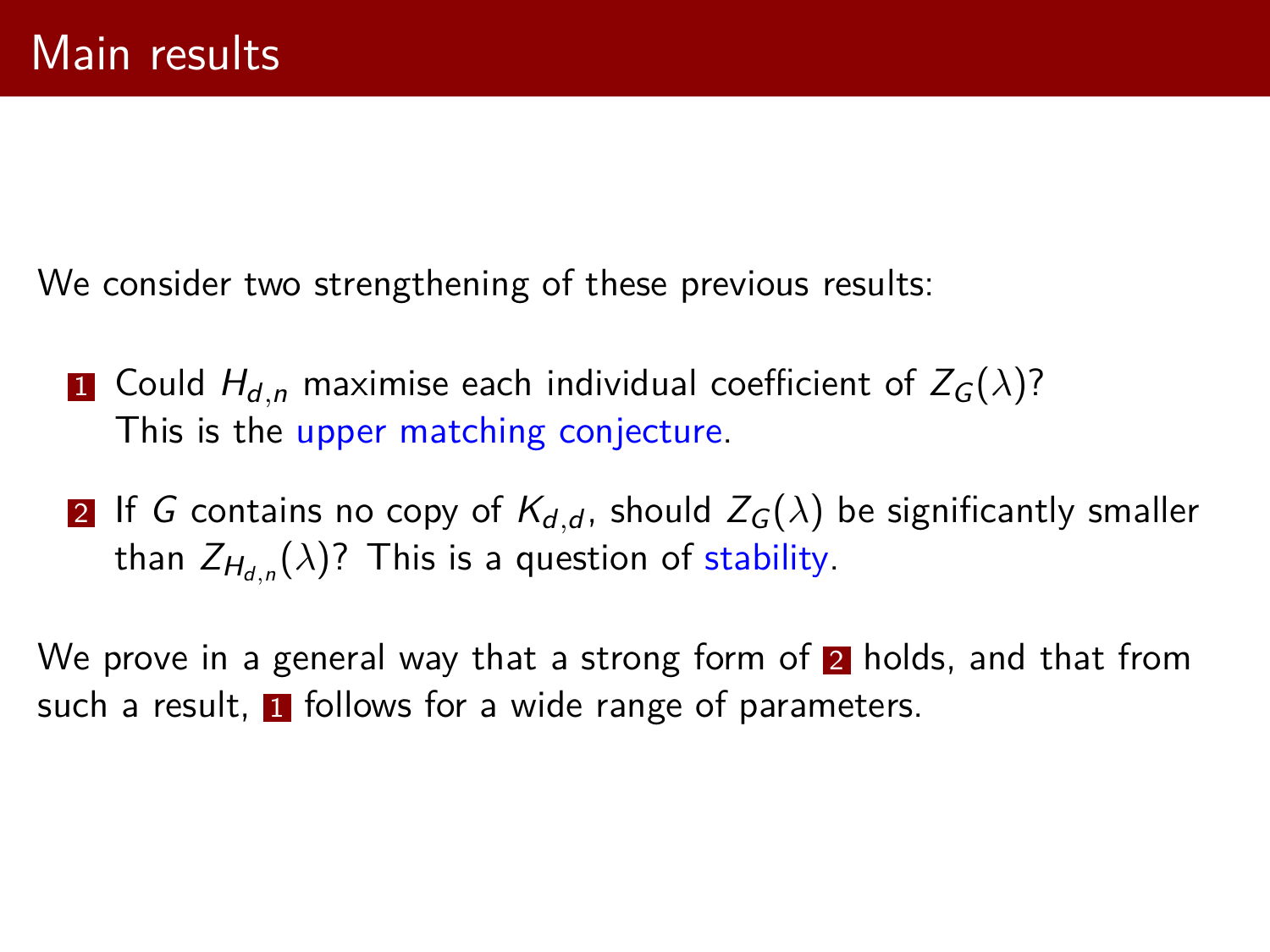In our previous work we showed that for  $\lambda > 0$  and d-regular G,

$$
\frac{1}{|V(G)|}\log Z_G(\lambda) \leq \frac{1}{2d}\log Z_{\mathsf{K}_{d,d}}(\lambda)\,,
$$

and a stronger stability version follows directly from the method.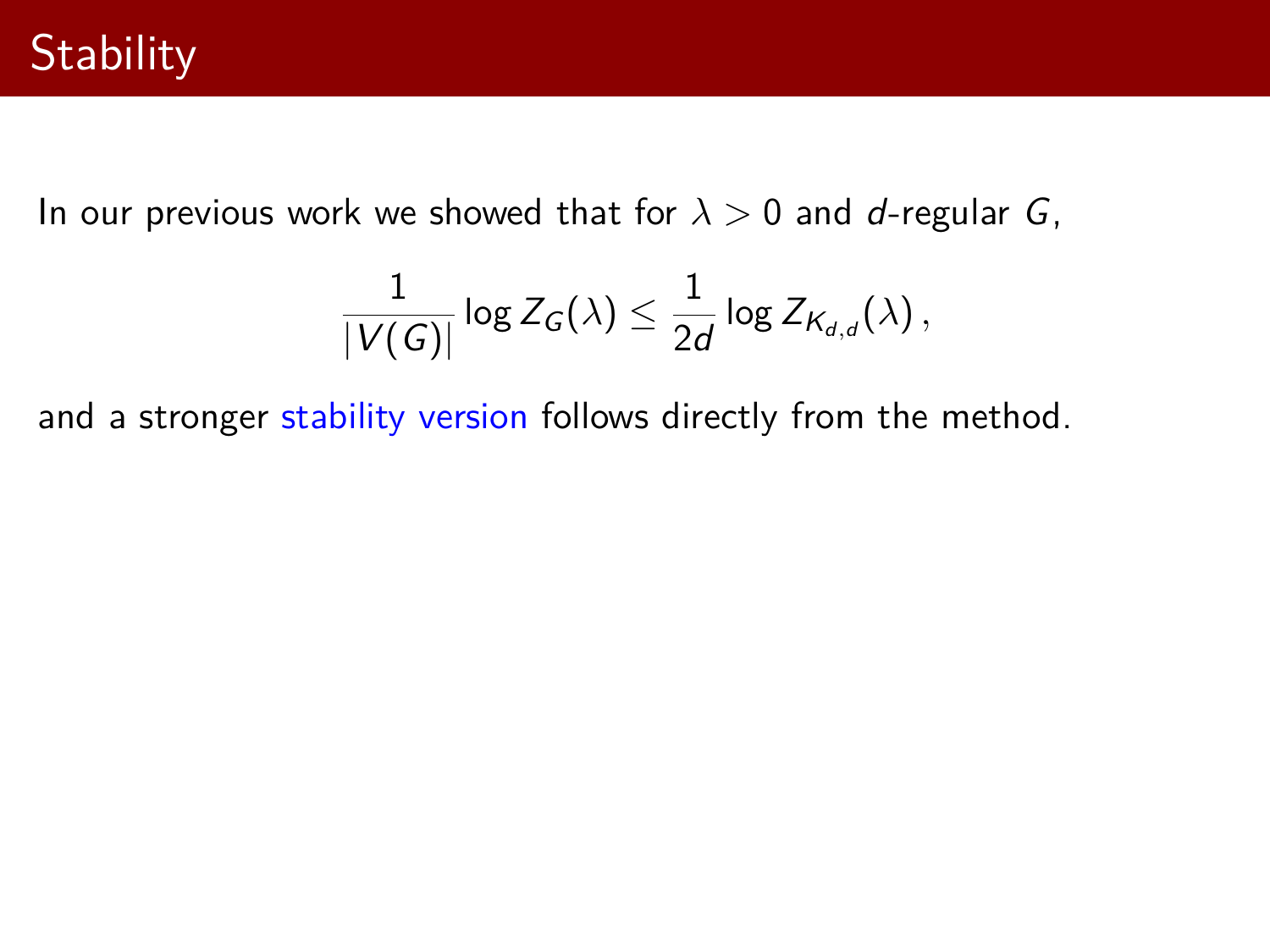In our previous work we showed that for  $\lambda > 0$  and d-regular G,

$$
\frac{1}{|V(G)|}\log Z_G(\lambda) \leq \frac{1}{2d}\log Z_{\mathsf{K}_{d,d}}(\lambda)\,,
$$

and a stronger stability version follows directly from the method.

#### Theorem

Let G be a d-regular graph which contains no copy of  $K_{d,d}$ . Then there exists a continuous function  $s(d, \lambda)$  which is strictly increasing in  $\lambda$ , and satisfies  $s(d, 0) = 0$ , such that the following holds for  $\lambda > 0$ ,

$$
\frac{1}{|V(G)|}\log Z_G(\lambda) \leq \frac{1}{2d}\log Z_{\mathcal{K}_{d,d}}(\lambda)-s(d,\lambda)\,.
$$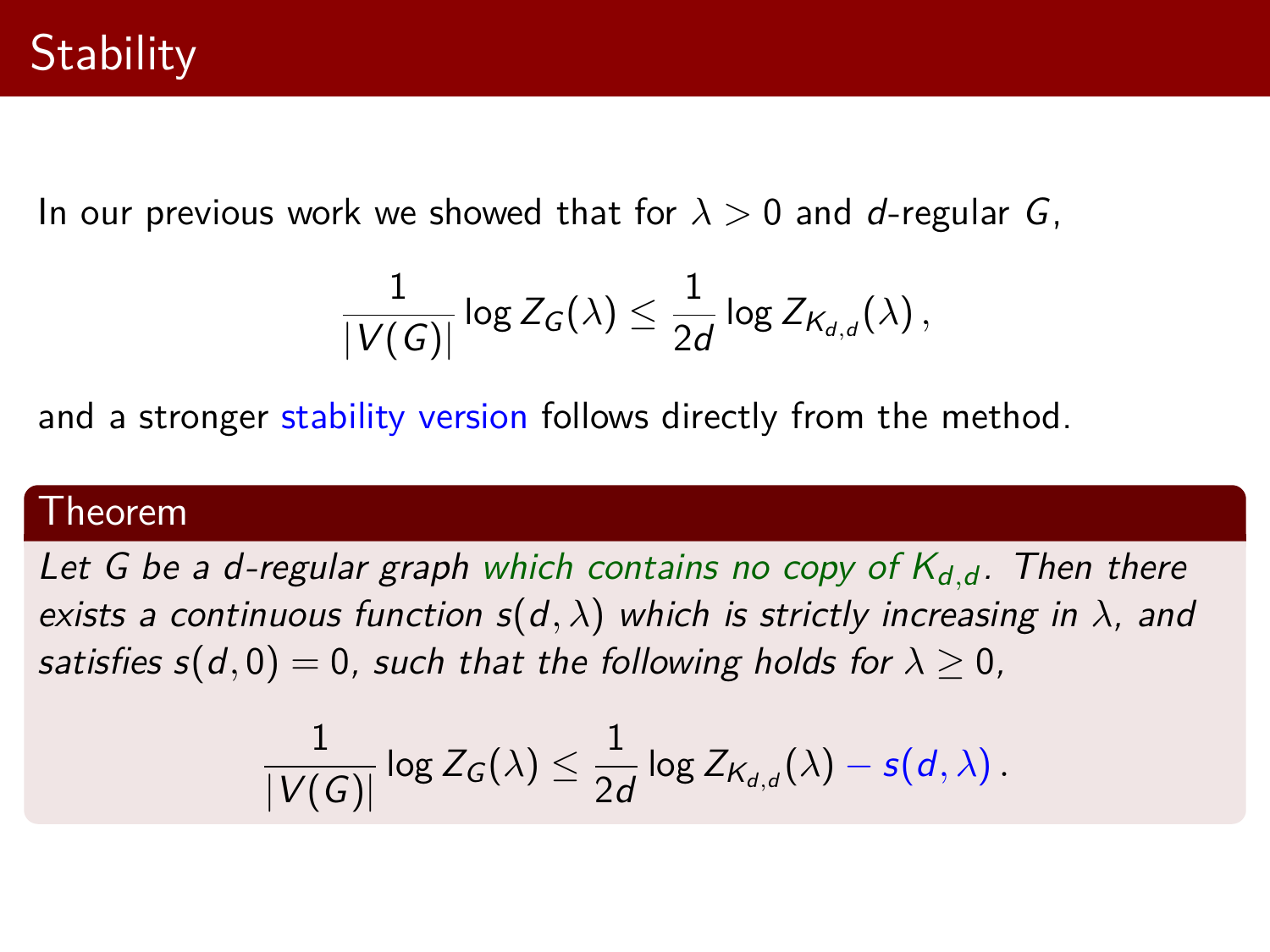# Proof: linear programming with local constraints

• Let 
$$
\alpha_G(\lambda) = \frac{1}{|E(G)|} \mathbb{E}|\mathbf{M}| = \frac{\lambda}{|E(G)|} \frac{\partial}{\partial \lambda} \log Z_G(\lambda).
$$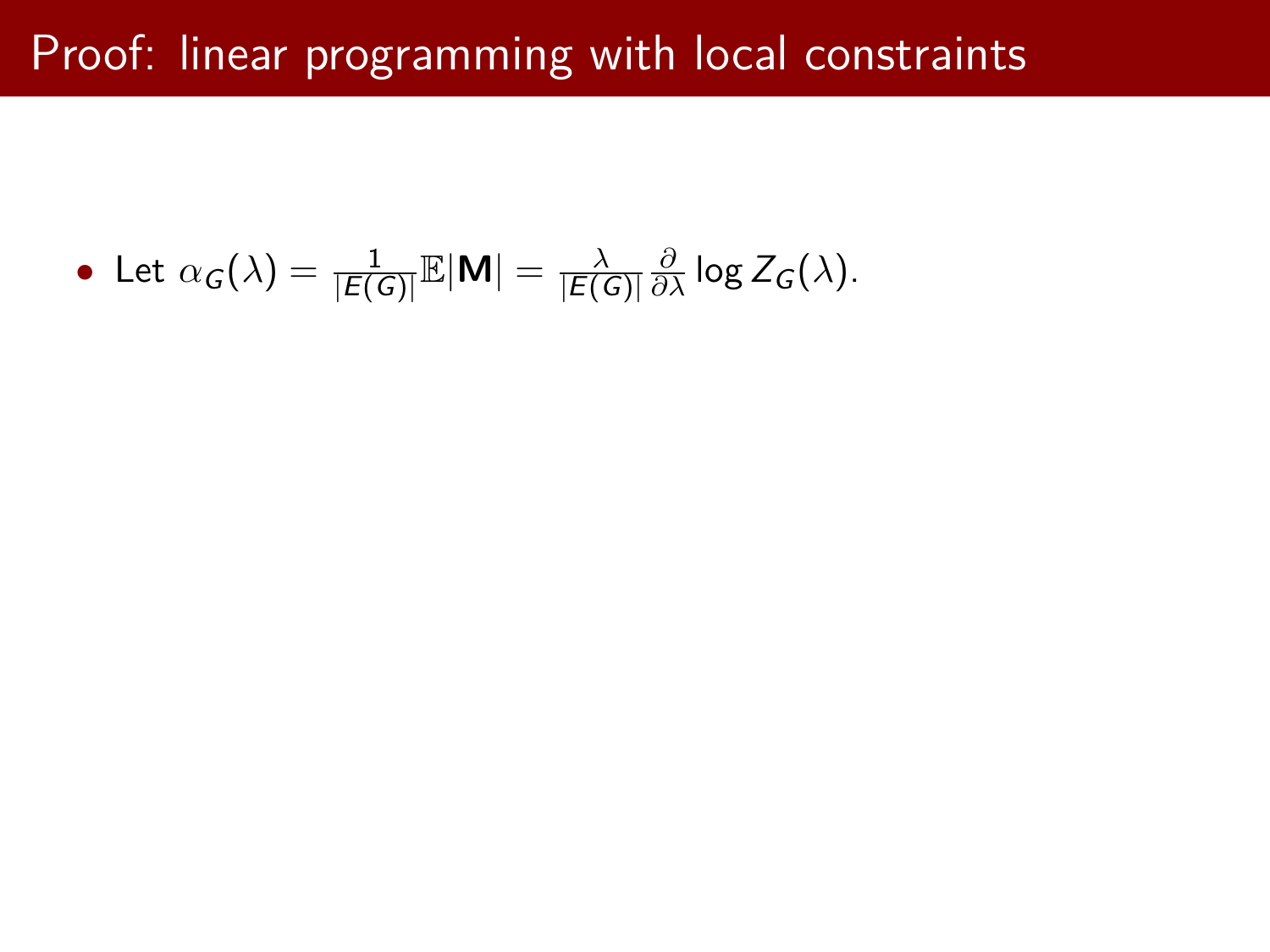# Proof: linear programming with local constraints

- Let  $\alpha_G(\lambda) = \frac{1}{|E(G)|} \mathbb{E}|\mathsf{M}| = \frac{\lambda}{|E(G)|}$  $|E(G)|$  $\frac{\partial}{\partial \lambda}$  log Z<sub>G</sub>( $\lambda$ ).
- The maximum value of  $\alpha_G(\lambda)$  over all d-regular graphs can be expressed as a linear program which depends only on d, *λ*.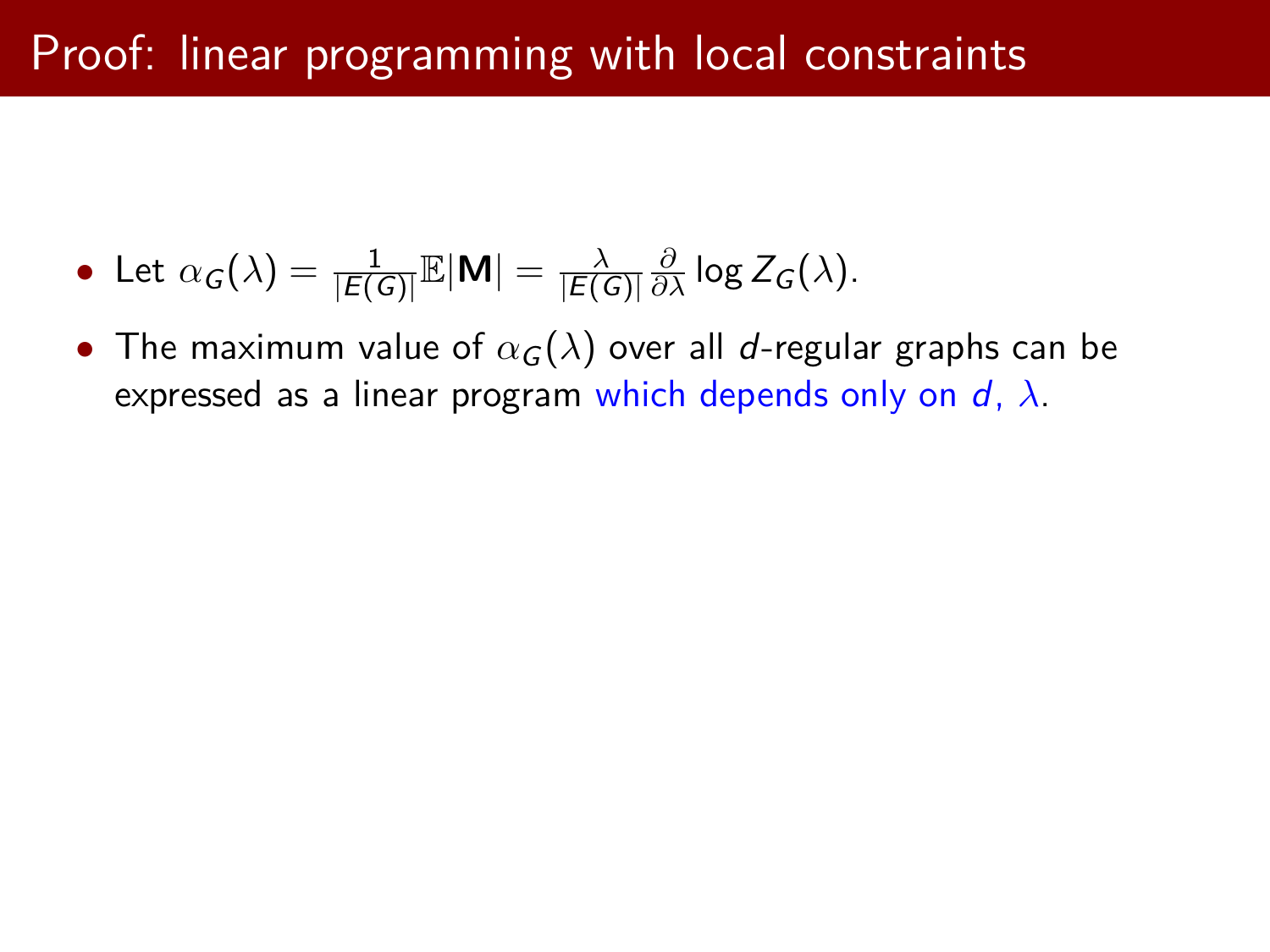# Proof: linear programming with local constraints

- Let  $\alpha_G(\lambda) = \frac{1}{|E(G)|} \mathbb{E}|\mathsf{M}| = \frac{\lambda}{|E(G)|}$  $|E(G)|$  $\frac{\partial}{\partial \lambda}$  log Z<sub>G</sub>( $\lambda$ ).
- The maximum value of  $\alpha_G(\lambda)$  over all d-regular graphs can be expressed as a linear program which depends only on d, *λ*.
- The constraint that G contains no copy of  $K_{d,d}$  can be naturally added to the program, yielding:

#### Lemma

For any d-regular G which contains no copy of K<sub>d,d</sub>,

 $\alpha_{\mathcal{G}}(\lambda) \leq \alpha_{\mathcal{K}_{\boldsymbol{d},\boldsymbol{d}}}(\lambda) - c(\boldsymbol{d},\lambda)$ .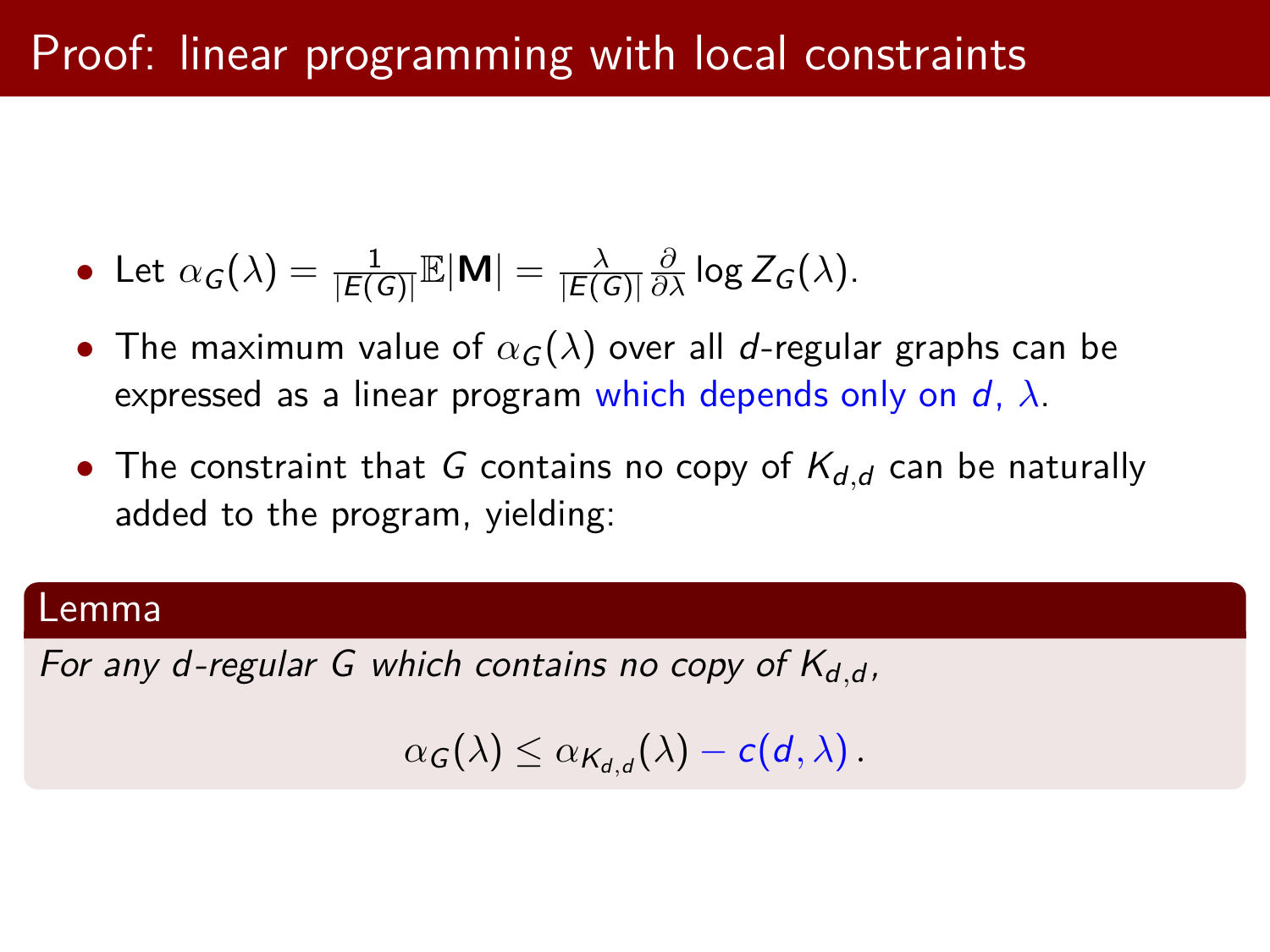# Proof: simple calculus gives the stability result

Recall 
$$
\alpha_G(\lambda) = \frac{1}{|E(G)|} \mathbb{E}|\mathbf{M}| = \frac{\lambda}{|E(G)|} \frac{\partial}{\partial \lambda} \log Z_G(\lambda).
$$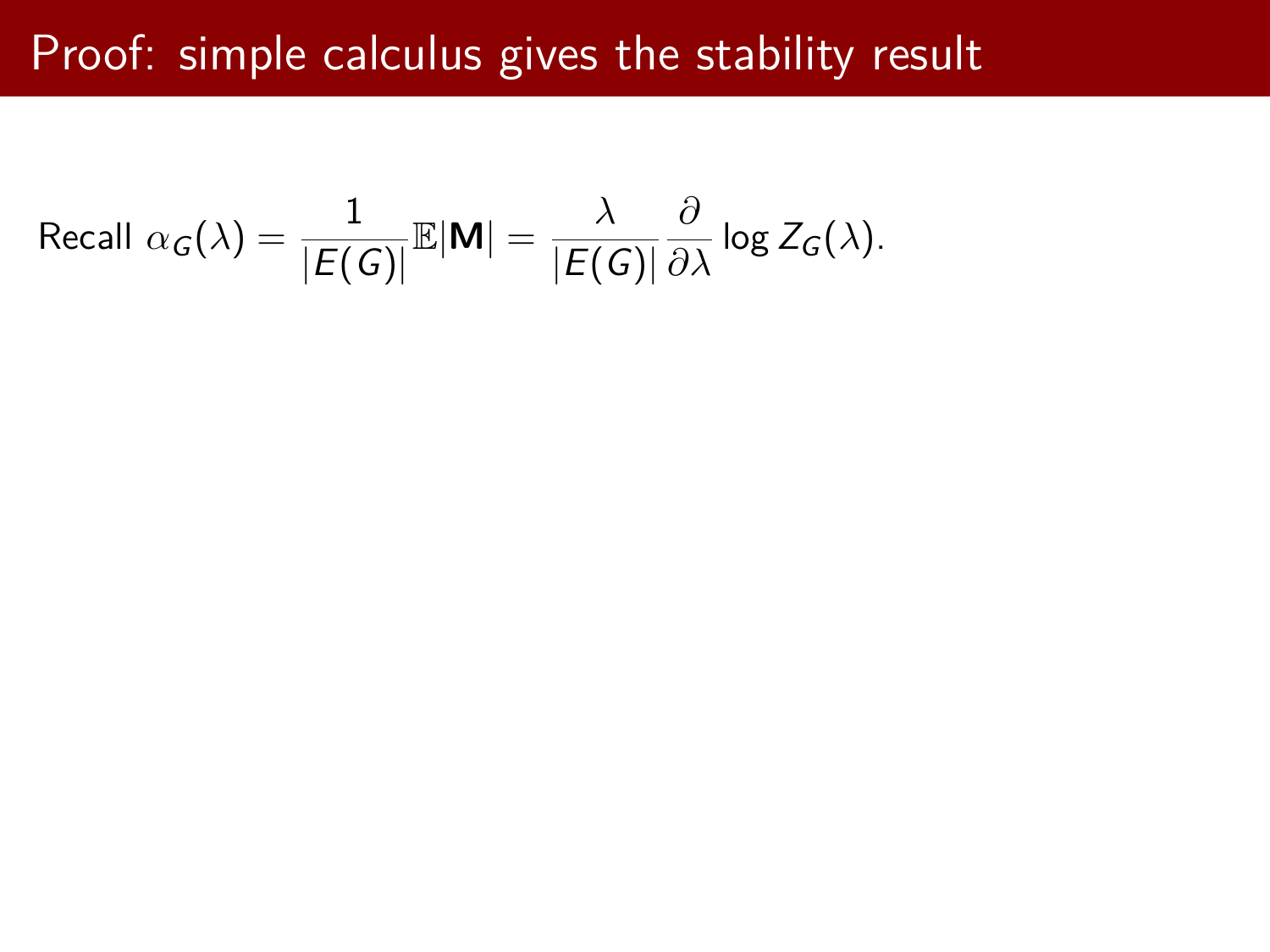### Proof: simple calculus gives the stability result

Recall 
$$
\alpha_G(\lambda) = \frac{1}{|E(G)|} \mathbb{E}|\mathbf{M}| = \frac{\lambda}{|E(G)|} \frac{\partial}{\partial \lambda} \log Z_G(\lambda).
$$

Let G contain no  $K_{d,d}$ . Then

$$
\frac{1}{|V(G)|} \log Z_G(\lambda) = \frac{d}{2} \int_0^{\lambda} \frac{\alpha_G(t)}{t} dt
$$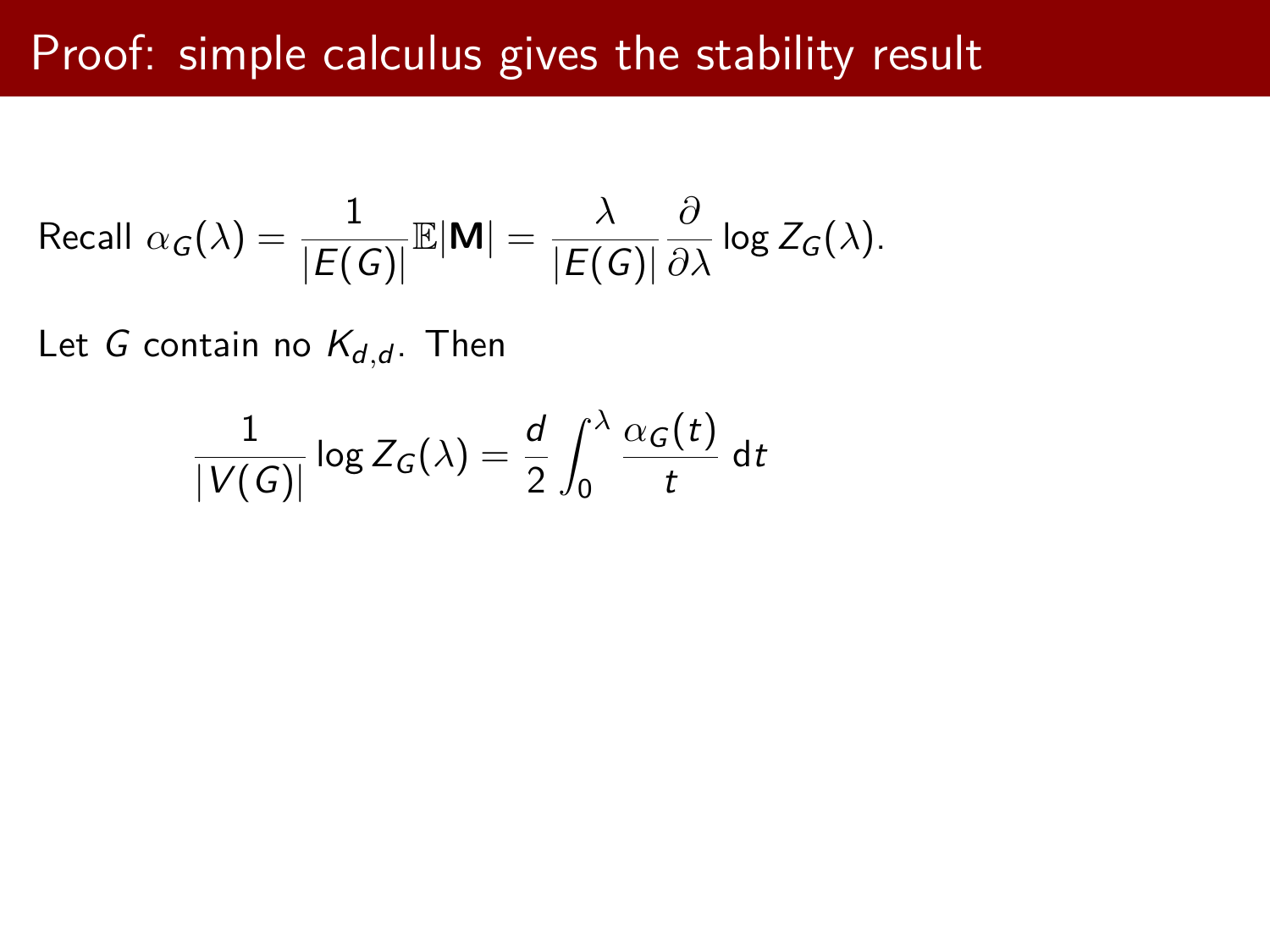### Proof: simple calculus gives the stability result

Recall 
$$
\alpha_G(\lambda) = \frac{1}{|E(G)|} \mathbb{E}|\mathbf{M}| = \frac{\lambda}{|E(G)|} \frac{\partial}{\partial \lambda} \log Z_G(\lambda).
$$

Let G contain no  $K_{d,d}$ . Then

$$
\frac{1}{|V(G)|} \log Z_G(\lambda) = \frac{d}{2} \int_0^{\lambda} \frac{\alpha_G(t)}{t} dt
$$
  
\n
$$
\leq \frac{d}{2} \int_0^{\lambda} \frac{\alpha_{K_{d,d}}(t) - c(d, t)}{t} dt
$$
  
\n
$$
= \frac{1}{2d} \log Z_{K_{d,d}}(\lambda) - \frac{d}{2} \int_0^{\lambda} \frac{c(d, t)}{t} dt
$$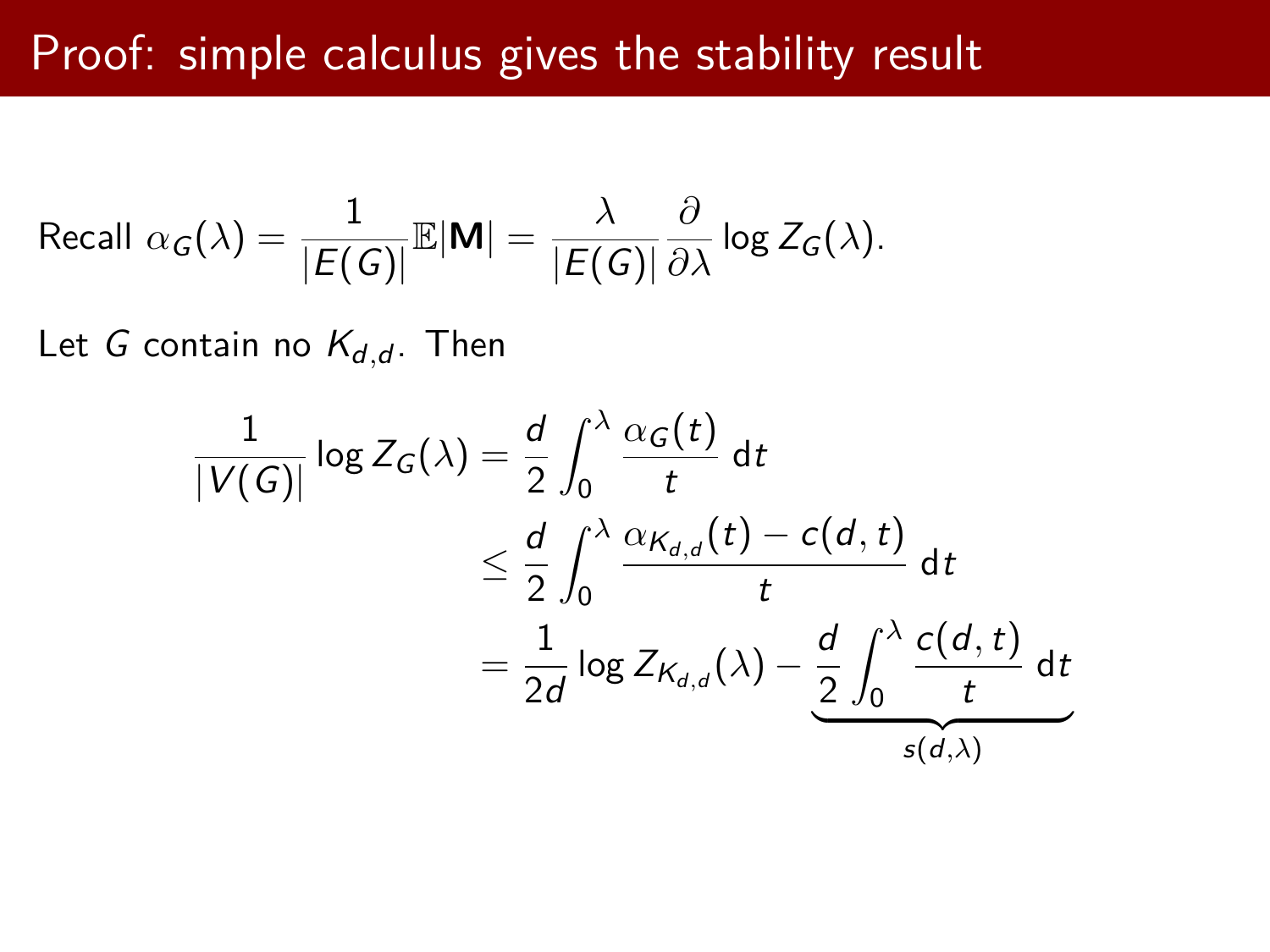For the coefficient result our method is inspired by an approximate correspondence between probabilistic models. The idea comes from statistical physics. We also use a local limit theorem.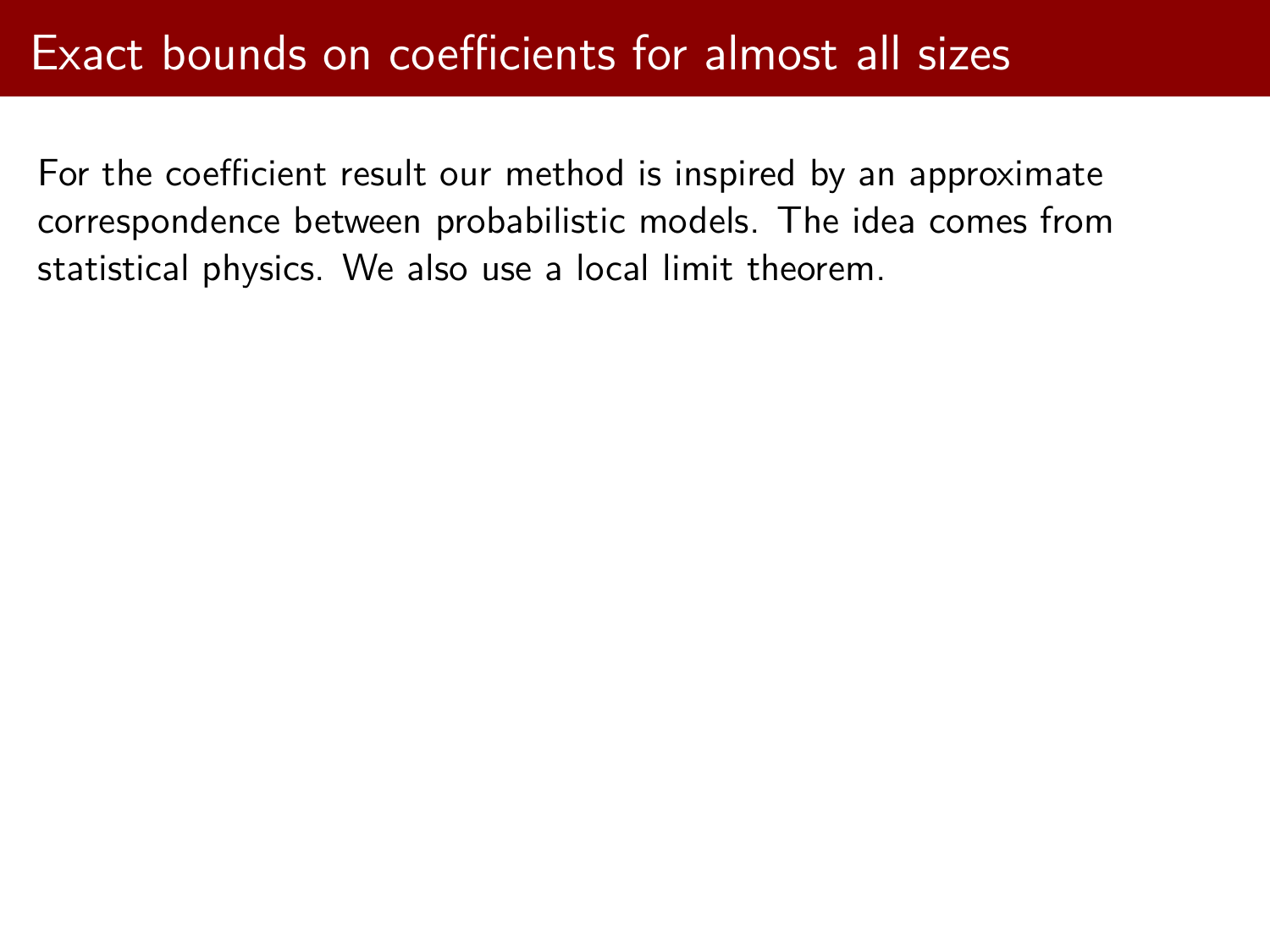For the coefficient result our method is inspired by an approximate correspondence between probabilistic models. The idea comes from statistical physics. We also use a local limit theorem.

• The monomer-dimer model corresponds to the grand canonical ensemble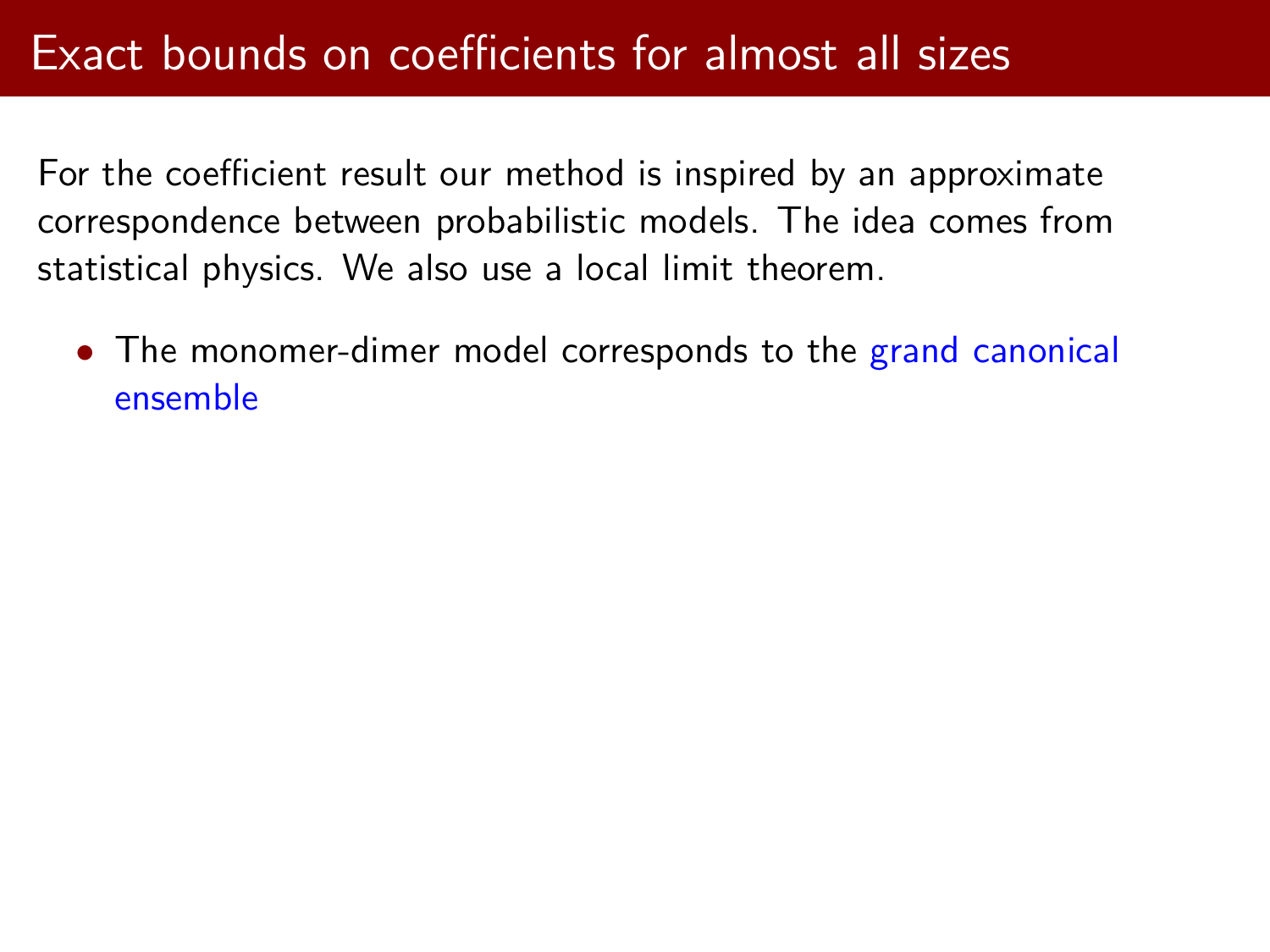For the coefficient result our method is inspired by an approximate correspondence between probabilistic models. The idea comes from statistical physics. We also use a local limit theorem.

- The monomer-dimer model corresponds to the grand canonical ensemble
- The 'fixed-size' model corresponds to the canonical ensemble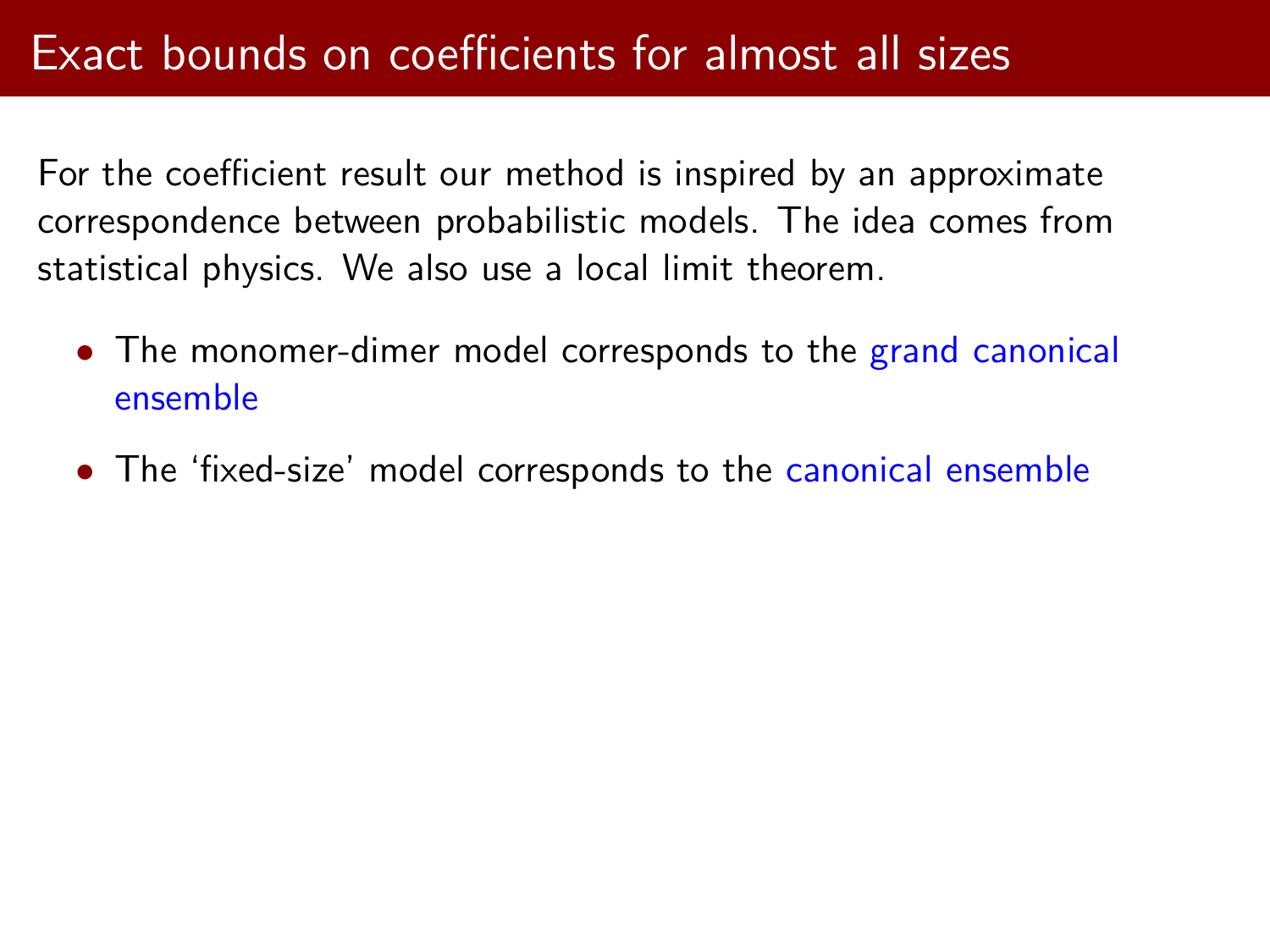For the coefficient result our method is inspired by an approximate correspondence between probabilistic models. The idea comes from statistical physics. We also use a local limit theorem.

- The monomer-dimer model corresponds to the grand canonical ensemble
- The 'fixed-size' model corresponds to the canonical ensemble

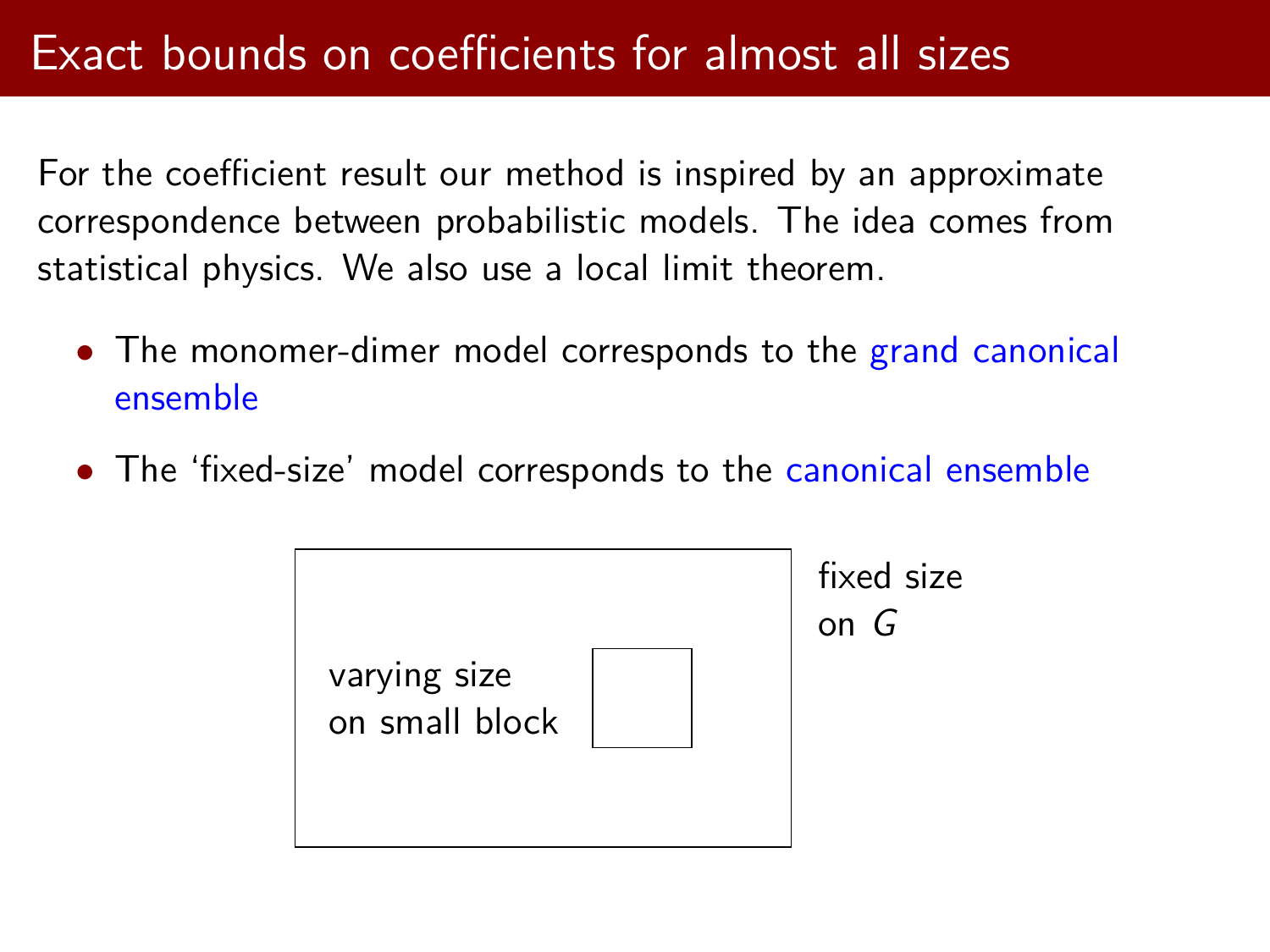• We've seen extremal questions from combinatorics give rise to questions about partition function dominance.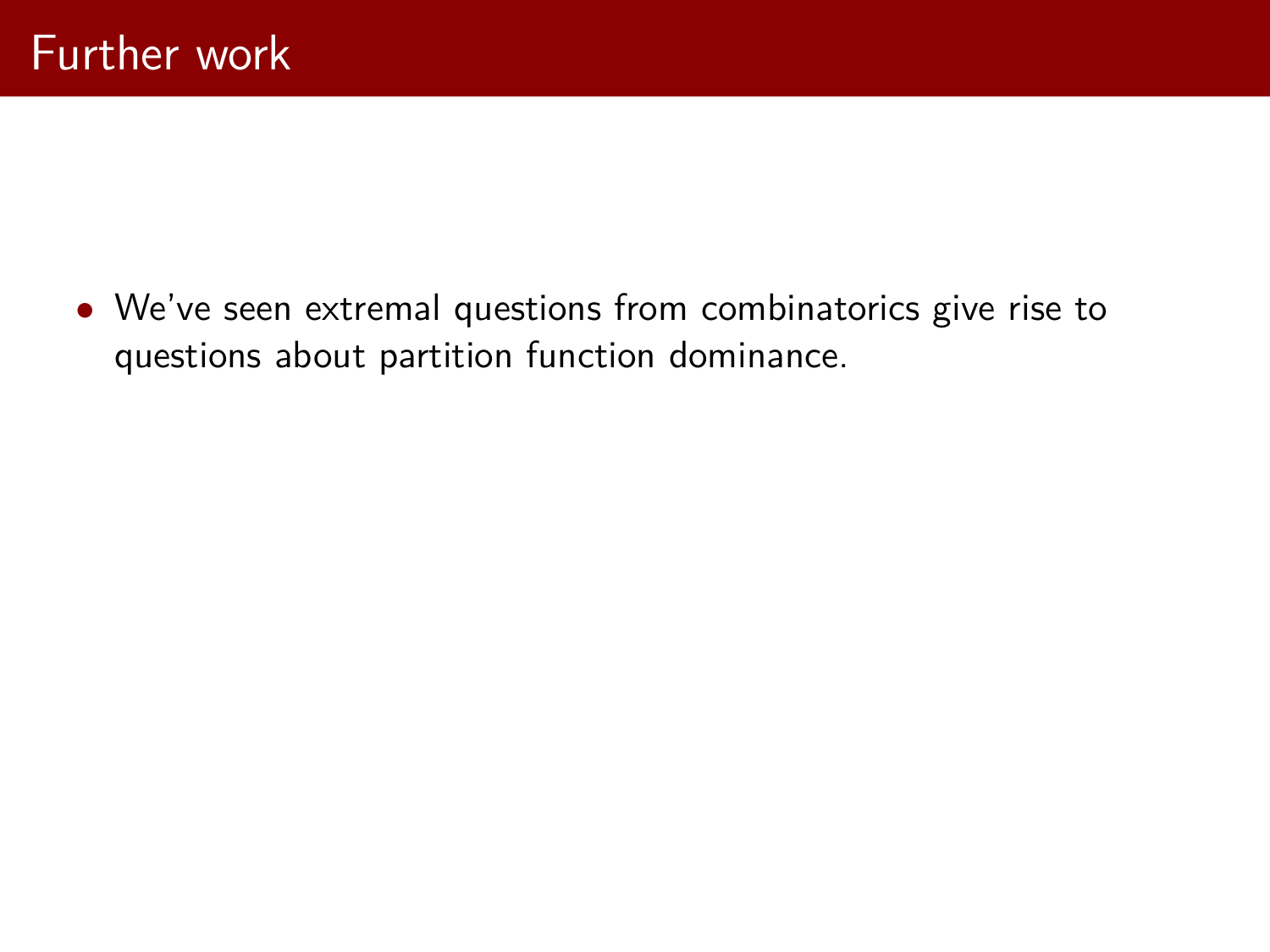- We've seen extremal questions from combinatorics give rise to questions about partition function dominance.
- Consider  $Z_G(\lambda)$  and  $Z_H(\lambda)$ . Forms of dominance include: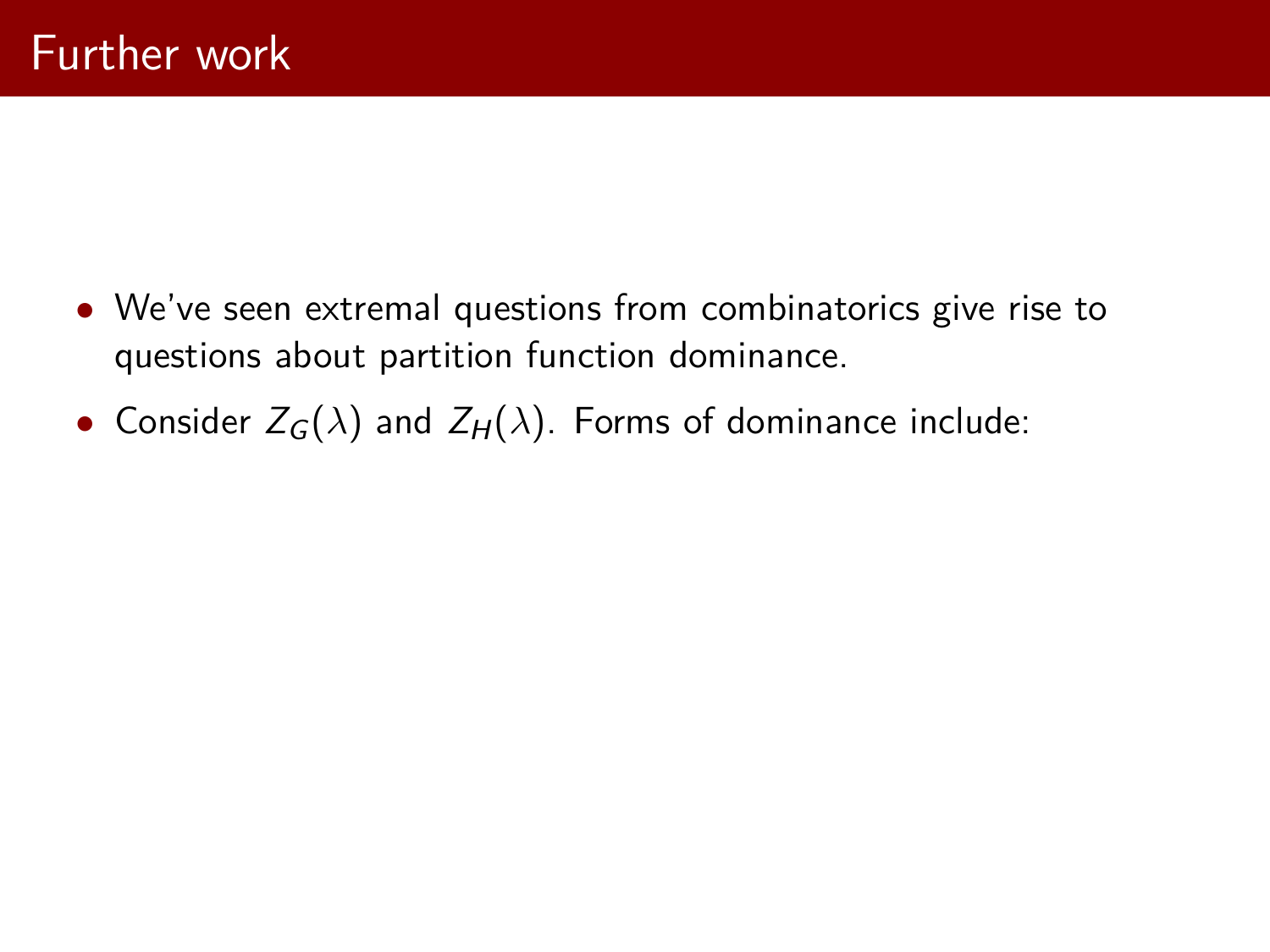- We've seen extremal questions from combinatorics give rise to questions about partition function dominance.
- Consider  $Z_G(\lambda)$  and  $Z_H(\lambda)$ . Forms of dominance include:
	- with  $\lambda \to \infty$ : MAX for matchings: Bregman's theorem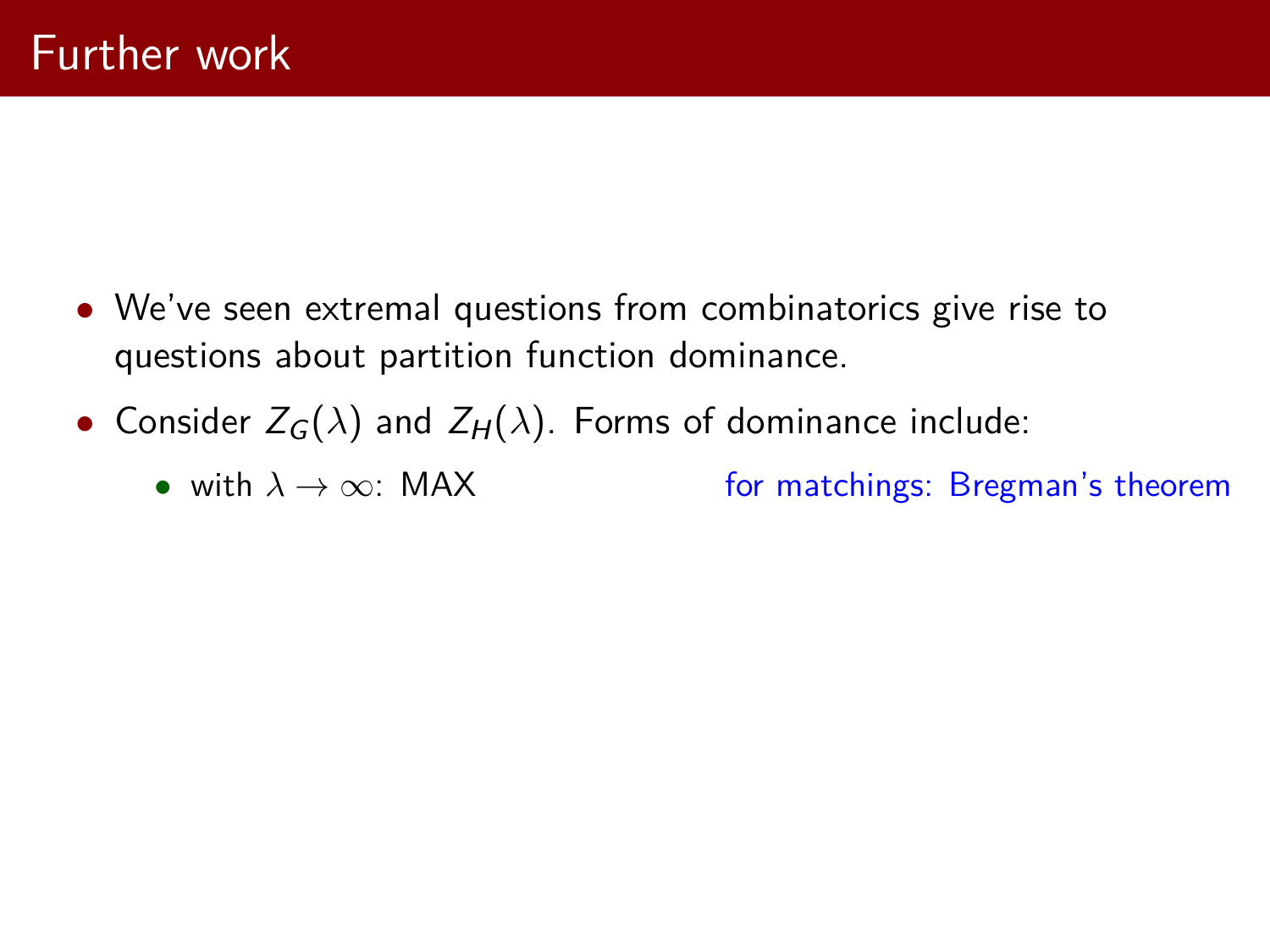- We've seen extremal questions from combinatorics give rise to questions about partition function dominance.
- Consider  $Z_G(\lambda)$  and  $Z_H(\lambda)$ . Forms of dominance include:
	- with  $\lambda \to \infty$ : MAX for matchings: Bregman's theorem
	-

• with  $\lambda = 1$ : COUNT for independent sets: entropy proof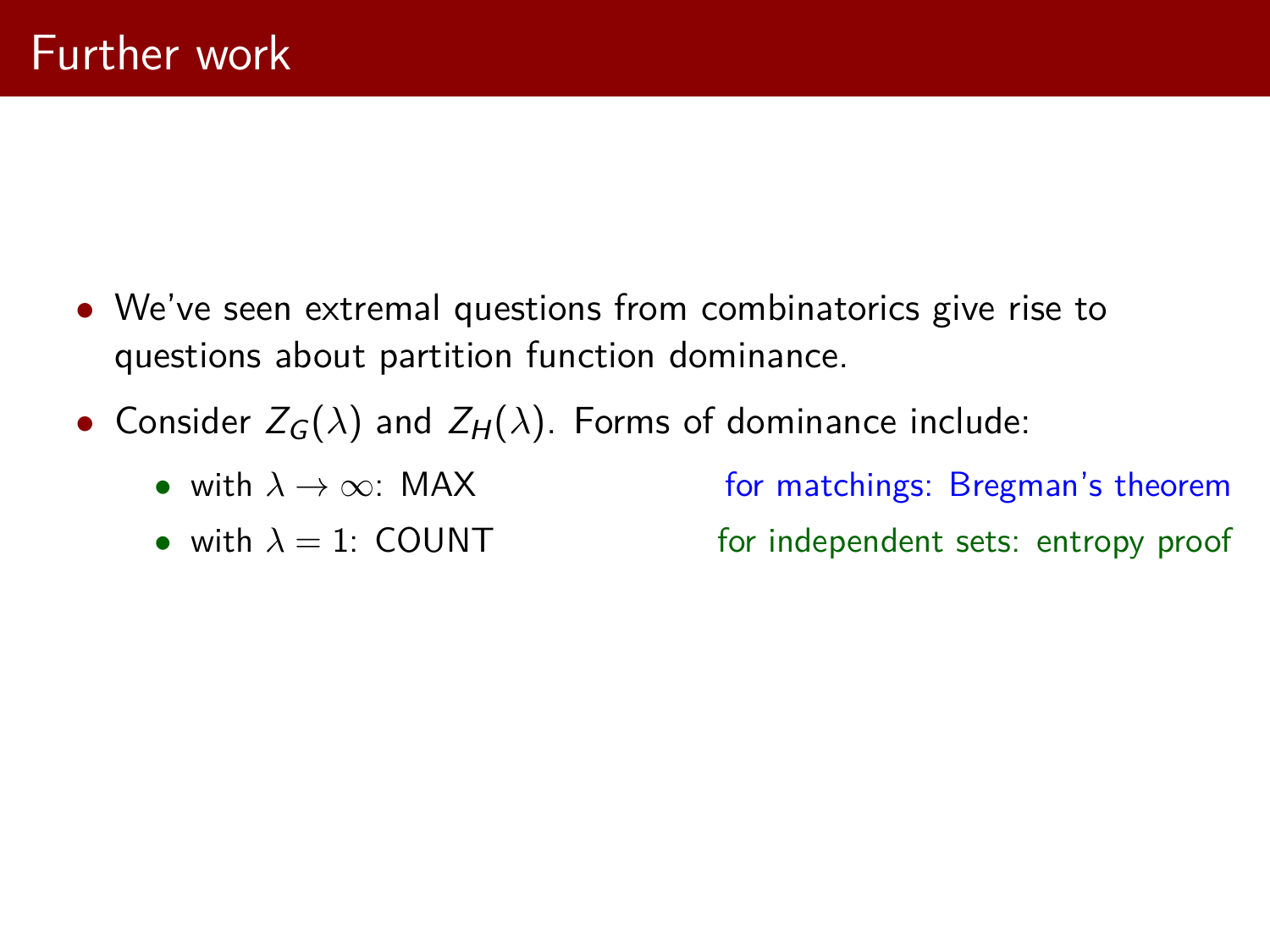- We've seen extremal questions from combinatorics give rise to questions about partition function dominance.
- Consider  $Z_G(\lambda)$  and  $Z_H(\lambda)$ . Forms of dominance include:
	- with  $\lambda \to \infty$ : MAX for matchings: Bregman's theorem
		-
		-

• with  $\lambda = 1$ : COUNT for independent sets: entropy proof • for  $\lambda > 0$ : PART another entropy proof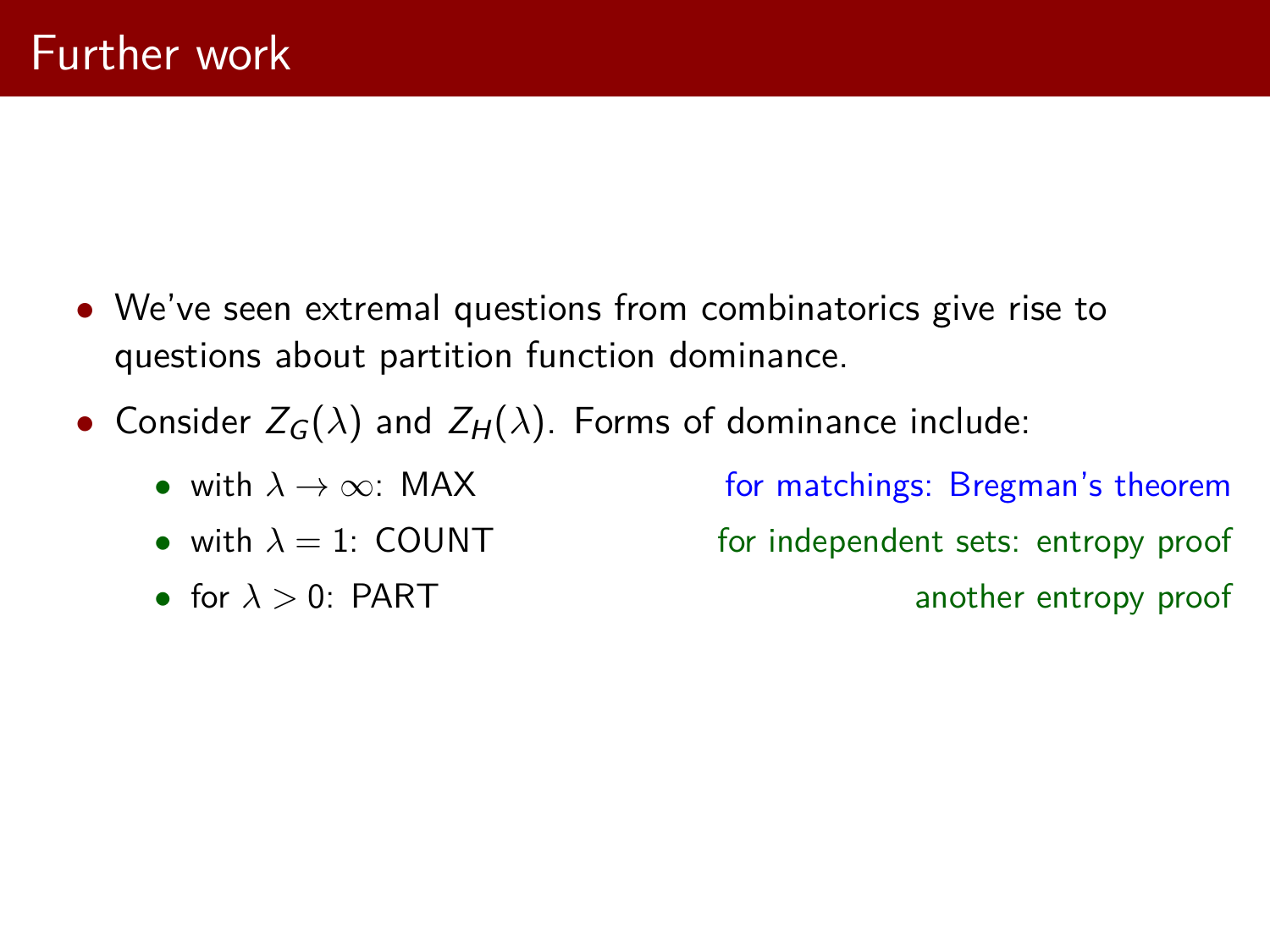- We've seen extremal questions from combinatorics give rise to questions about partition function dominance.
- Consider  $Z_G(\lambda)$  and  $Z_H(\lambda)$ . Forms of dominance include:
	- with  $\lambda \to \infty$ : MAX for matchings: Bregman's theorem
	-
	-
	- value of derivative for  $\lambda > 0$ : OCC our previous work

• with  $\lambda = 1$ : COUNT for independent sets: entropy proof • for  $\lambda > 0$ : PART another entropy proof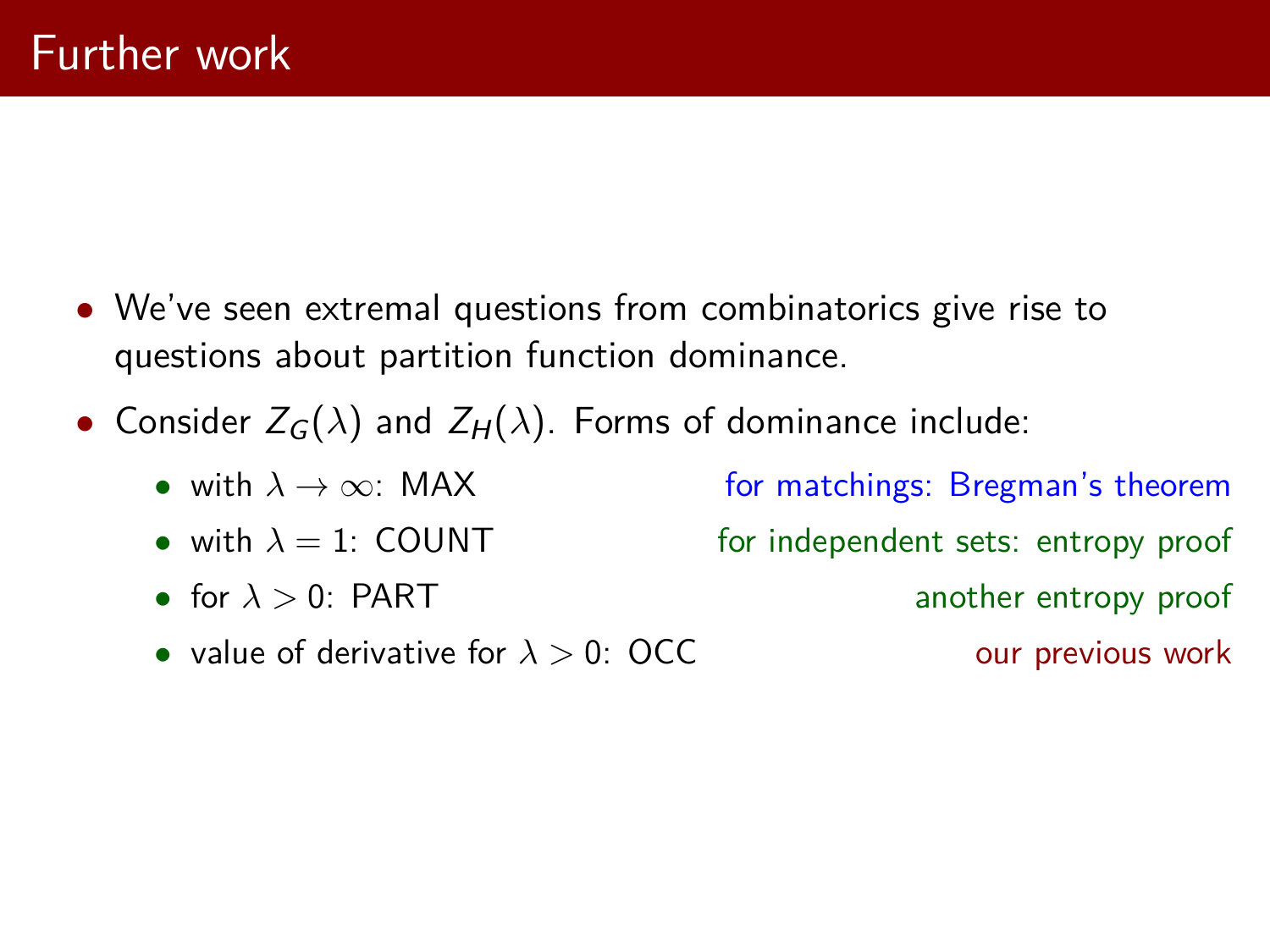- We've seen extremal questions from combinatorics give rise to questions about partition function dominance.
- Consider  $Z_G(\lambda)$  and  $Z_H(\lambda)$ . Forms of dominance include:
	- with  $\lambda \to \infty$ : MAX for matchings: Bregman's theorem
	-
	-
	- value of derivative for  $\lambda > 0$ : OCC our previous work
	- value of each coefficient: COEFF now almost solved

• with  $\lambda = 1$ : COUNT for independent sets: entropy proof • for  $\lambda > 0$ : PART another entropy proof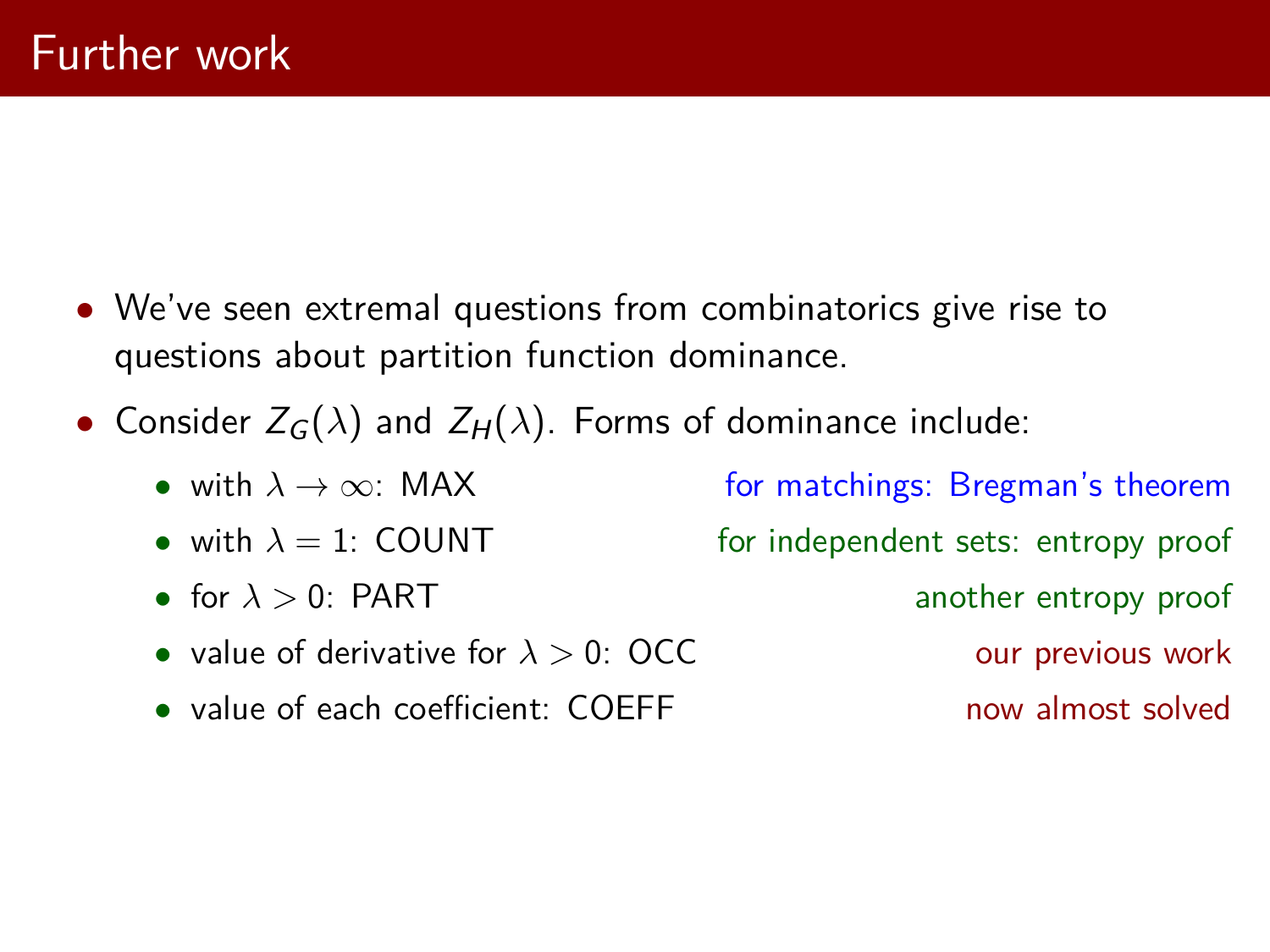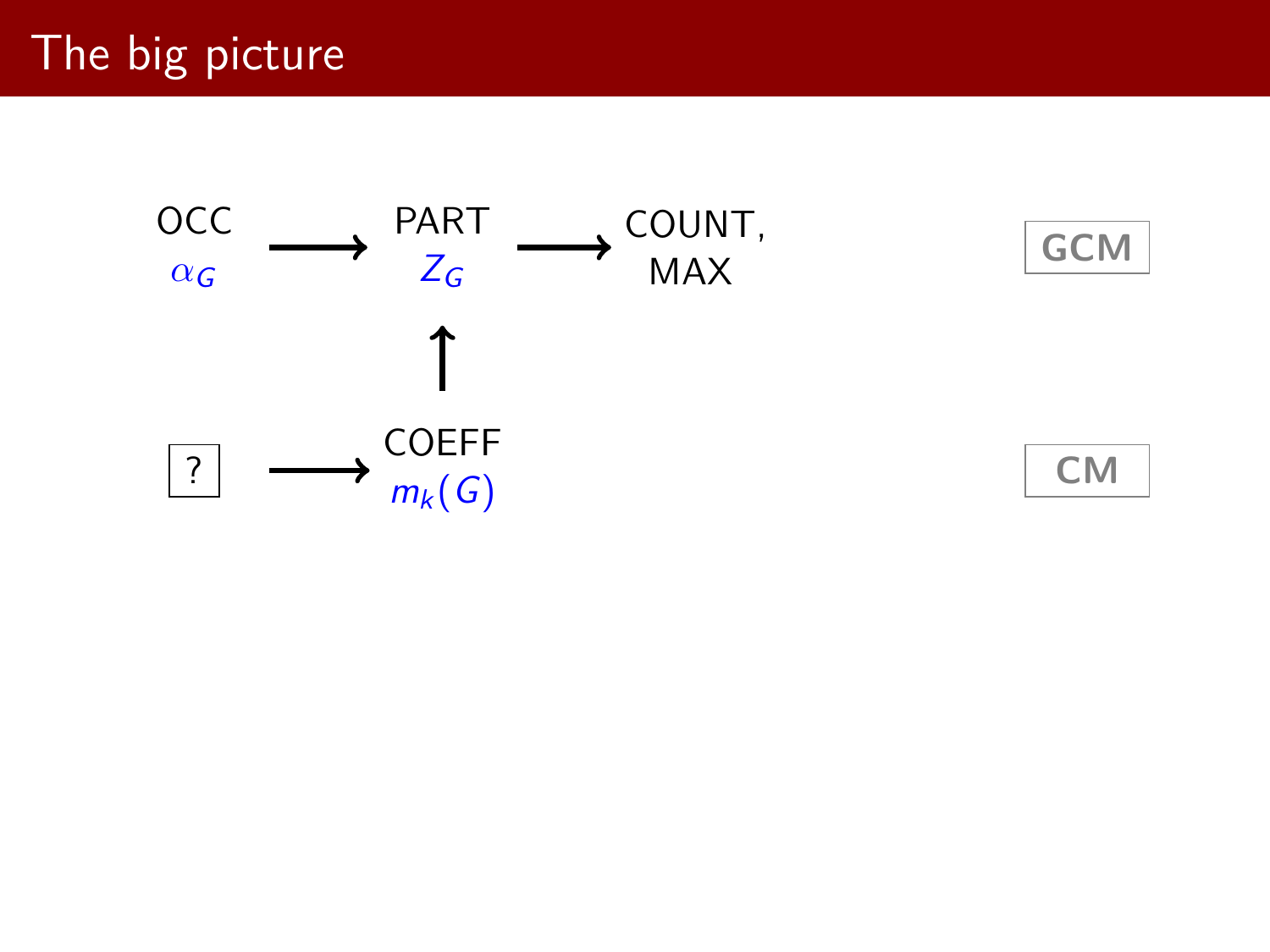



**CM**

The missing piece is the free volume:

$$
f_G(M) = \text{set of edges which could be added to } M,
$$
  

$$
F_{G,k}(\lambda) = \mathbb{E}|f_G(\mathbf{M}_k)| = (k+1)\frac{m_{k+1}(G)}{m_k(G)},
$$

where  $M_k$  is a uniformly random matching of size  $k$  in  $G$ .